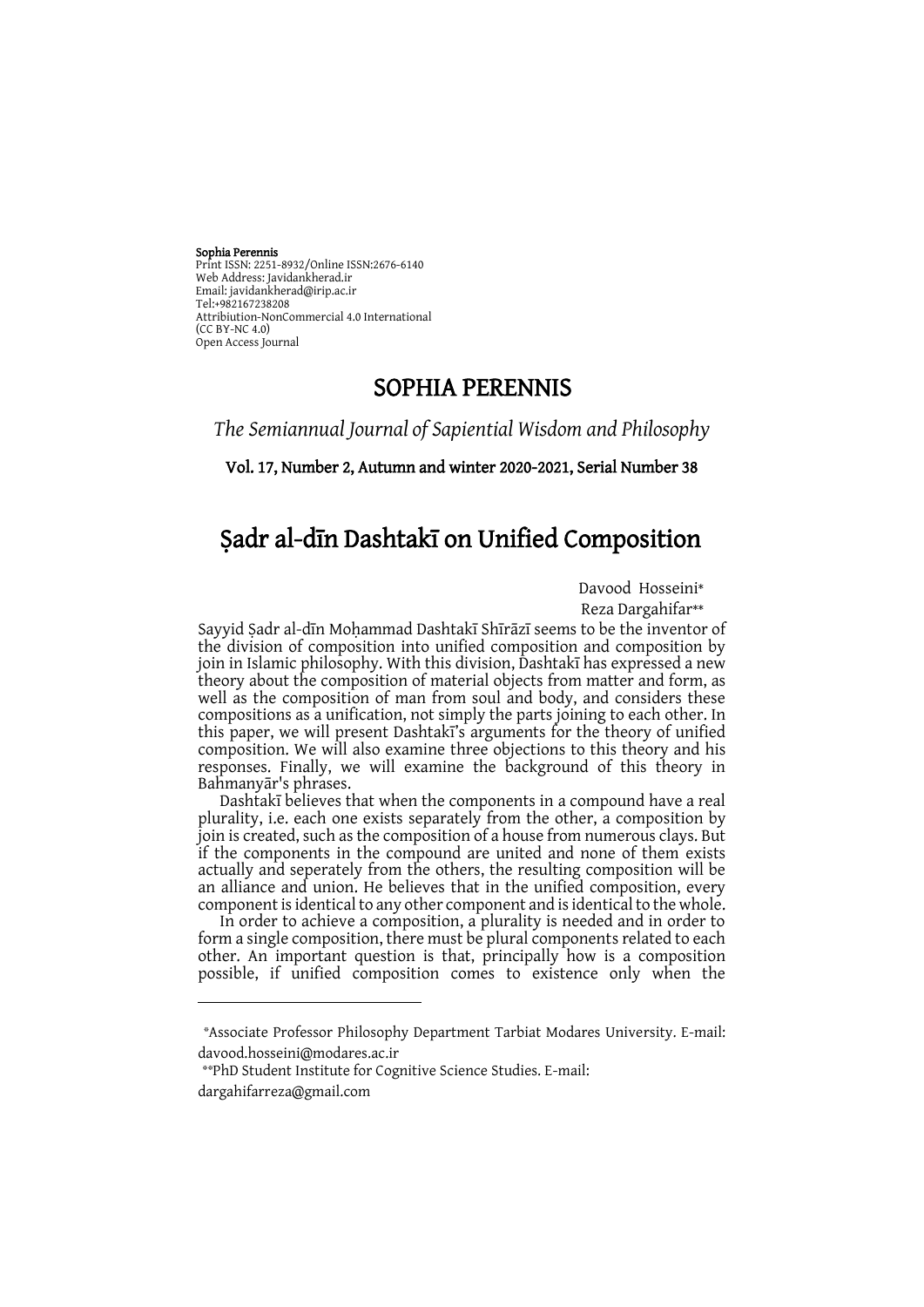components are made united with each other and with the whole? In other words, unified composition is not possible, because the first condition, i.e., the plurality of the constituent components, cannot be satisfied.

Dashtakī, in order, strives to express a difference between the components in the union compound. He believes that the conditions of the realization and the survival of the components are different, and that is enough for them to be different.

In Dashtakī's point of view, in the unified composition the components are analytical, so are not separated in reality. In other words, the components do not have actual and "in-the-world" plurality, which means that it is our intellect that separates them and looks at them as independent objects. Therefore, unity and identity are in-the-world and plurality and discernibility are analytical and intellectual.

Dashtakī's first argument for his theory in general is as follows: the three major material objects (body, plant and animal) are undoubtedly real compounds. But in these compositions, components exist potentially, and in a unified composition, components do not exist actually. Therefore, these objects are unified compounds.

His second argument is that the accuracy of predication implies unity. In the unified composition, the components are identical with the whole, and therefore, the components can be predicated to the composition. In Dashtakī's view, if A is predicated to B, then it could be concluded that they are identical and unified.

The first objection to this theory is that the unity is incompatible with causality. From the perspective of the Peripatetics, form is the cause of the matter, and this is incompatible with the union of the two.

In reply, Dashtakī states that in case of causality, there is no need for cause and effect to be two different and discernible entities, but a single entity may be from one aspect the cause and, from another, the effect. In other words, the foresaid causality is analytical causality. When mind analyses something, and then finds analytical components, it can see between those analytical and intellectual components, causality, and find some of them as the cause of the others.

The second objection is the incorrectness of the unity in compounds with components not being similar. Only in the compounds having similar parts such as glass, the objection goes, one can accept the unity of matter and form. For example, in compounds such as horses, it is not possible to accept the union of matter and form, because in horses, there are components with different natures, such as bones, flesh and nerves. Unity of these parts with each other and with the whole is not plausible.

Dashtakī's reply is to concede that the horse is also a natural unit and has no actual plurality. Components having similar or different natures does not make any difference. According to the theory of unified composition, the horse's components are united with the horse's form and have only analytical plurality. Horse's components are just analytical components, not actual, independent ones.

The third objection is the incompatibility of the actual existence of components with their unity. But Dashtakī maintains that a unique actual personal entity cannot have actual plural components. He states that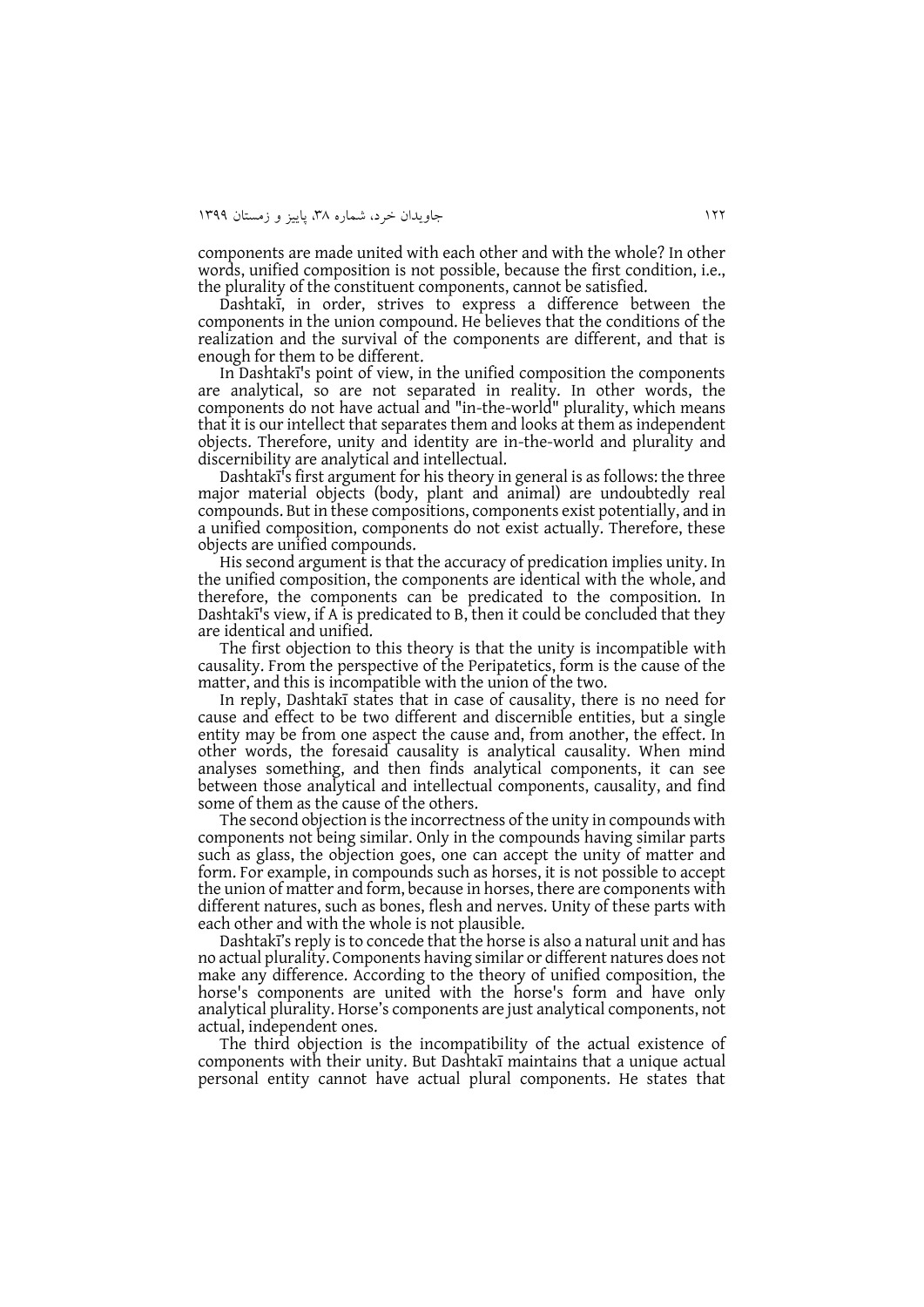compounds such as horses exist objectively, but objective and real existing is divided into two kinds: dependent existence, and independent existence as a single real thing. Therefore, the two characteristics of "being a component" and "being independent" are incompatible and do not come together in a real being.

Dashtakī has also quoted phrases from Bahmanyār to confirm his point of view. Bahmanyār states that the properties of an animal belong to the whole and compound, not to each component. For example, it is a horse that feels, not its bone or brain, as the eye is also a compound, but seeing is the work of the eye, not the work of any of its components. Therefore, the animal, which is something compound, has characteristics that none of its components have. So the animal is something over and above its components. Bahmanyār thinks the components in the animal exist potentially. Then he states a general rule: any compound in which unity is real, its components do potentially exist. Therefore, Bahmanyār considers the body parts of a living organism as a potential being and generally believes that the components of any compound that have true unity are potential. The potentiality of the components in a real compound does not mean that the components are destroyed and a new thing is produced. The components are also available, but they do not have the effects they had separately before the composition comes into existence. In other words, the components form an identity together and therefore have a new effect. It seems that Bahmanyār has expressed the same idea that Dashtakī is looking for in the theory of unified composition. Therefore, it can be said that before Dashtakī, Bahmanyār has come up with the thought of a unity. Nonetheless, Bahmanyār has not explained more about this idea and its effects in the other problems of his first philosophy. Dashtakī is the first who has organized and developed this idea as a philosophical theory.

#### References

- Bahmanyār (1996), *Al-Taḥṣīl*, (M. Moṭahhary Ed. 2nd ed.), Tehran: Tehran University Press. [In Arabic].
- Dashtakī Shīrāzī, Ṣadr al-Dīn (118), *Al-Ḥāshiyat al-Qadīmah*, Manuscript, Mashhad: Āstan Quds Raḍavī Library, No. 118. [In Arabic].
- Dashtakī Shīrāzī, Ṣadr al-Dīn (473), *Al-Ḥāshiyat al-Jadīdah*, Manuscript, Mashhad: Āstan Quds Raḍavī Library, No. 473. [In Arabic].
- Ḥuseynī, Dāvūd (2019), *Existence and Nature: A Commentary on Ṣadrā in historical context*, Qum: Islamic Ḥekmat Publications. [In Persian].
- Ibn Sina (1984), *Kitab al-Shifa' (Al-Ilahiyat)* (S. Zayed, Ed.), Qum: Mar'ashī Najafī Library. [In Arabic].
- Ibn Sina (2002), *al-Isharat wa al-tanbihat* (Mojtabā Zare'ī, Ed.), Qum: Būstān Ketāb. [In Arabic].
- Lāhījī, abd al-Razzaq (2005), *Shawareq Al-Ilham fi Sharḥ Tajrid Al-Kalam* (A. Asadalizādeh Ed.), Qum: Imam Ṣadiq Institute. [In Arabic].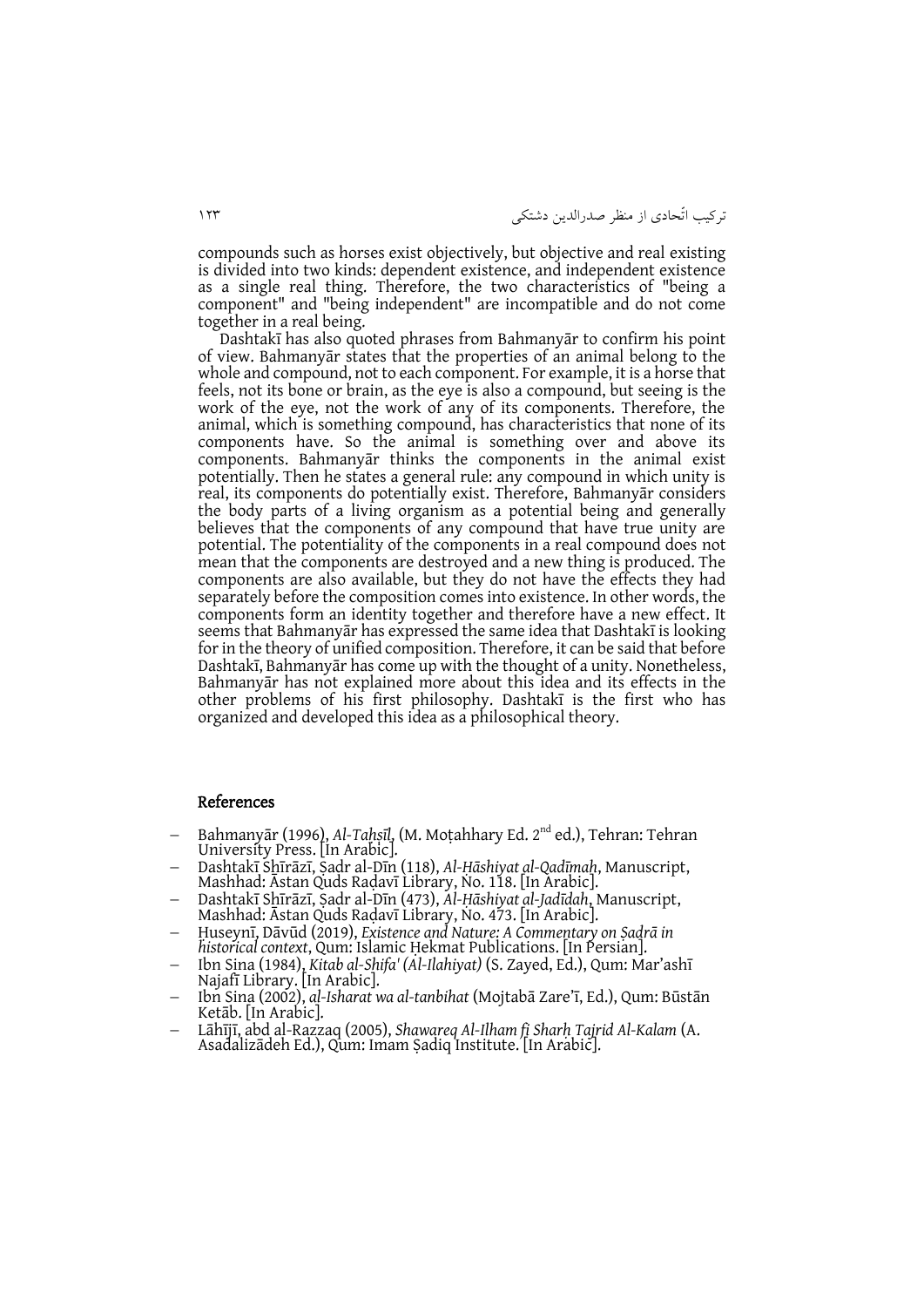- Obūdiyat, Abdolrasūl (2012), *An Introduction to Sadra's Wisdom System*, Vol. 3, Anthropology, Qum and Tehran: Imam Khomeynī Educational and Research Institute and Samt. [In Persian].
- Obūdiyat, Abdolrasūl (2014a), *Sadra's Wisdom according to Allāmeh Ṭabātabayī's Narrative, Quiddity Topic*, Qum: Imam Khomeynī Educational and Research Institute. [In Persian].
- Obūdiyat, Abdolrasūl (2014b), *Sadra's Wisdom according to Allāmeh Ṭabātabayī's Narrative, Substance Topic*, Qum: Imam Khomeynī Educational and Research Institute. [In Persian].
- Sabzevārī, Mullā-hādī (2005), *Sharḥ al-Manẓūmah*, Vol.2 (M. Ṭālebī Ed, 3rd ed.), Comments by Ḥasan Ḥasanzādeh Āmulī, Qum: Nāb. [In Arabic].
- Shīrāzī, Ṣadr al-Dīn Moḥammad (1981), *The transcendent philosophy in the four intellectual journeys*, Beyrūt: Dar al-Ihya' al-Turath. [In Arabic].
- Ṭabātabayī, Sayyid Muḥammad Ḥuseyn (2007), *Nahayat al-Ḥikmah*, commentary by A. Zare'ī Sebzevārī, Qum: Islamic Publishing Foundation. [In Arabic].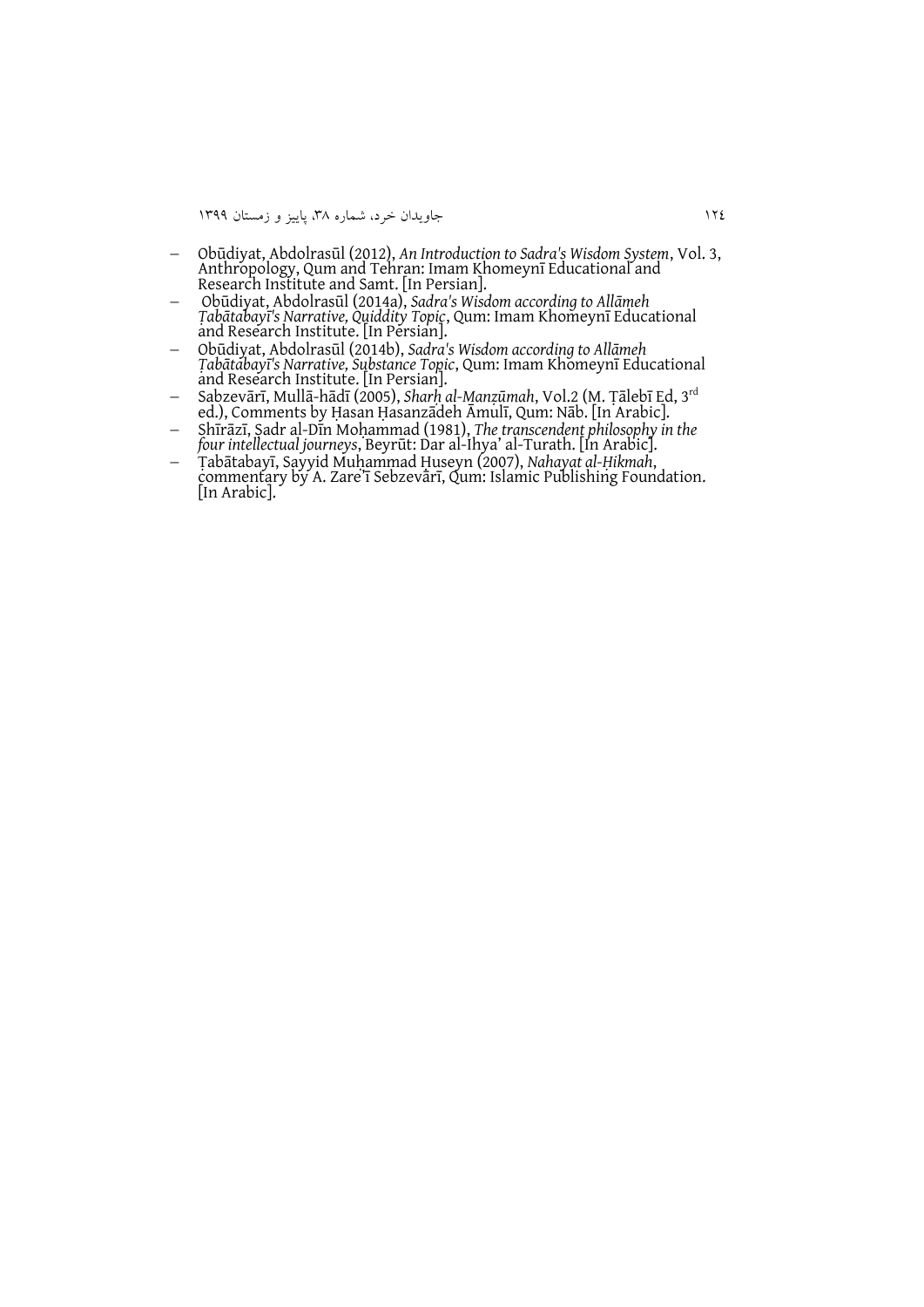**تركیب اتّحادي از منظر صدرالدین دشتكی داوود حسینی\* رضا درگاهی فر\*\***

**مجله علمی جاویدانخرد، شماره ،83 پاییز و زمستان ،9811 صفحات -929 941**

**چكیده**

صدرالدين د شتكي، مبدع نظريّۀ تركیب اتّحادي، معتقد ا ست كه هر تركیب حقیقي اتّحادي ا ست. در اين مقاله نخ ست بر پايۀ حا شیۀ قديم و حا شیۀ *جديد وي بر شــــــرح تجريد ق*وشــــــچي، ديدگاه او را دربارهٔ چیســــتي و ويژگيهاي تركیب اتّحادي تقرير كردهايم. او معتقد است در تركیب اتّحادي اجزاي مركب وجود بالفعلي ندارند و كثرت آنها تنها تحلیلي عقلي اسرررت. در گام بعد دو استدلال وي را به سود اتّحادي بودن برخي تركيبها صورت بندي كردهايم. در ا ستد نخ ست، وي از حقیقي بودن تركیب در موالید ثلاث و بالقوه بودن اجزای آنها اتّحادی بودن را نتیجه گرفته اســــت. ا ستد دوم مبتني بر صحت حمل میان اجزاء و مركب ا ست. سپس سه اشكال بر اين نظريّه و پاسخ دشتكي بدانها را بيان كردهايم. در ضمن پاسخ به اشكالها، دشتكي علیّت صورت براي مادّه را علیّت تحلیلي و اجزاي مركّب اتّحادي را غیرم ستقل الوجود معرفي ميكند. در بخش پاياني، عباراتي از بهمنیار را، كه دشتكي بدان استشهاد كرده و مي تواند از پیشینههاي نظريۀ تركیب اتّحادي باشد، بررسیدهايم.

\* )نويسنده مسئو ( عضو هیأت علمي گروه فلسفه دانشگاه تربیت مدرس. رايانامه: davood.hosseini@modares.ac.ir دانشجوي دكتري پژوهشكدة علوم شناختي. رايانامه: [com.gmail@dargahifarreza](mailto:dargahifarreza@gmail.com)\*\* تاريخ دريافت: 2811/2/21 تاريخ پذيرش: 2811/1/12

-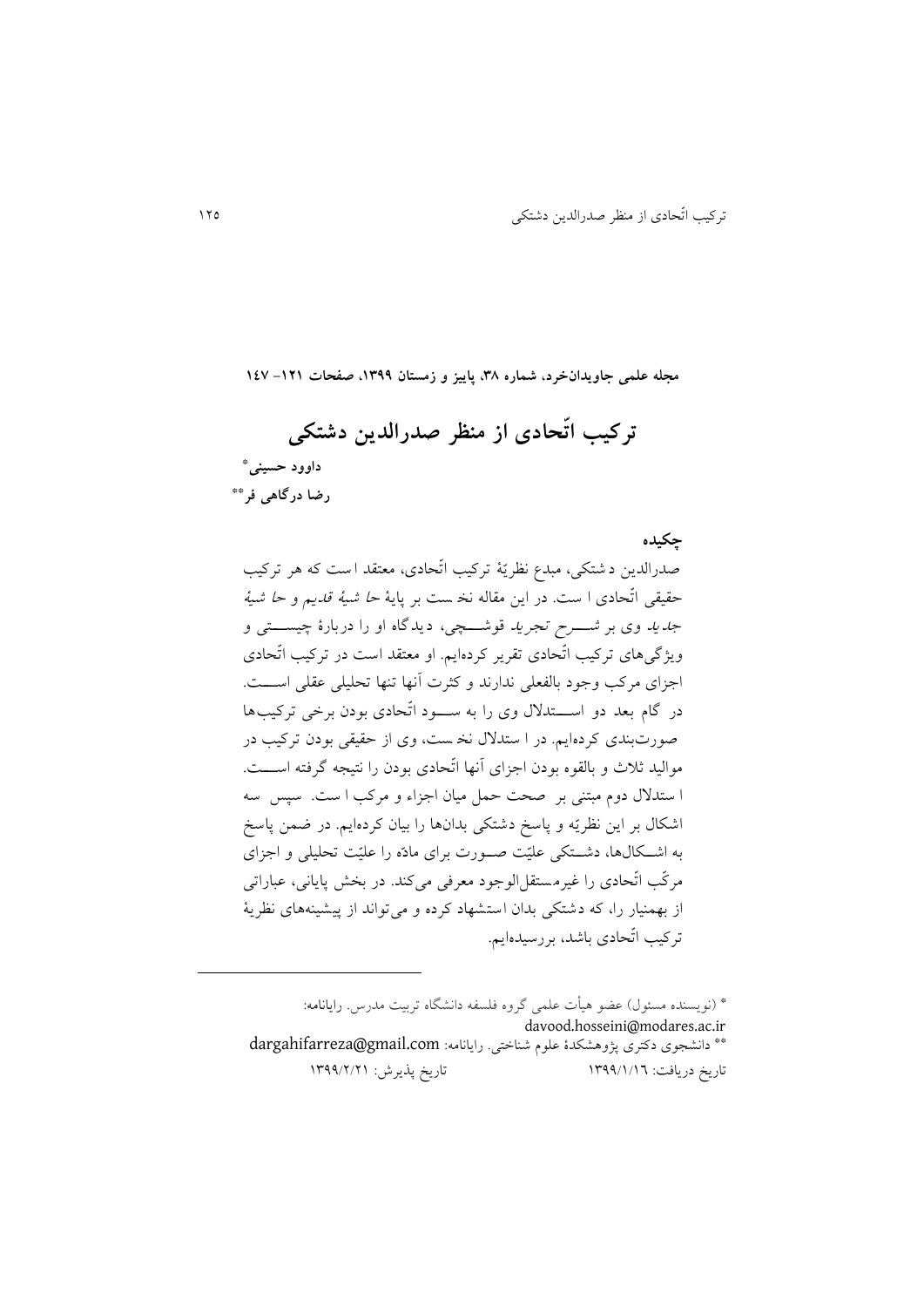211 جاويدان خرد، شماره ،83 پايیز و زمستان 2811

**كلید واژهها:** تركیب اتّحادي، تركیب انضررمامي، مادّه و صررورت، علیّت تحلیلي، كثرت تحلیلي عقلي، صدرالدين دشتكي، جال الدين دواني، بهمنیار

#### **مقدّمه**

بیشتر فیلسوفان مسلمان، اجسام را مركّب از هیو و صورت ميدانند. هیو جنبۀ بالقوگي جسم است و صورت، جنبۀ بالفعل بودن آن. گفتهاند كه مشّائیان تركیب میان هیو و صورت را انضمامی میدانند،' امّا موافق با حکمت متعالیه، ترکیب آن دو آتْحادی است.' به هر ترتیب، امروزه ميدانیم كه سید صدرالدين محمد دشتكي شیرازي مبدع تقسیم تركيب به انضمام*ی* و اتّحادی است.<sup>٦</sup> دشتكی با اين تقسیم، دربارهٔ گونهٔ تركيب جسم از هیو و صورت، و نیز تركیب انسان از نفس و بدن، ديدگاهي تازه ابراز كرده و اين تركیبها را از نوع اتّحادي، نه انضمامي، دانسته است. او در دو حاشیۀ خود )معروف به حاشيۀ قديم و حاشيۀ جديد) بر شرح تجريد قوشچي (معروف به *شرح جديد تجريد*)، در اين باره سخن گفته است.

در اين مقاله پس از بیان نكاتي تمهیدي، در بخش نخست، ديدگاه دشتكي را دربارة تركیب اتّحادي بر ا ساس متون ا صلي، يعني نـ سخههاي خطي دو حا شیۀ وي بر شرح جديد تجريد قوشــــچي، معروف به ح*اشــــيۀ قديم و حاشــــيۀ جديد*، گزارش و تحليل خواهیم كرد.<sup>، د</sup>ر بخش دوم، دو اســـتدلال دشـــتكى بر نظريّۀ تركيب اتّحادى را تقرير خواهیم كرد. د شتكي دو ا شكال بر نظريّهاش را مطرح كرده و بدانها پا سخ داده ا ست. نیز اشكالي از سوي دواني را نقل و آن را نقد كرده است. در بخش سوم به اين اشكال ها و پاســــخ ها خواهیم پرداخت. دشــــتكي براي تأيید ديدگاه خود به عبارتي از بهمنيار ا ست شهاد كرده ا ست. بخش پاياني به برر سي بخش هايي از عبارات بهمنیار اخت صاص يافته اســت. به نظر مي رســد اين بيان بهمنيار را مي توان از پيشـــينههاي نظريّۀ تركيب اتّحادي دانست.

#### **تمهید: تركیب حقیقی و اعتباري**

تركیب متقوّم است به وحدتي و كثرتي. اگر x و y، سازندة شيء جديد Z باشند، هر يك 1 از x و y را »جزء«، Z را »مركّب« از آن دو و به رابطۀ میان اجزاء »تركیب« ميگويند. وحدت مساوق وجود است و بنابراين كثیر ازآنجهت كه كثیر است، موجود نیست. مركّبي كه وحدت واقعي دارد و به دنبا آن، تحقّقي واقعي، مغاير و وراي تحقّق اجزايش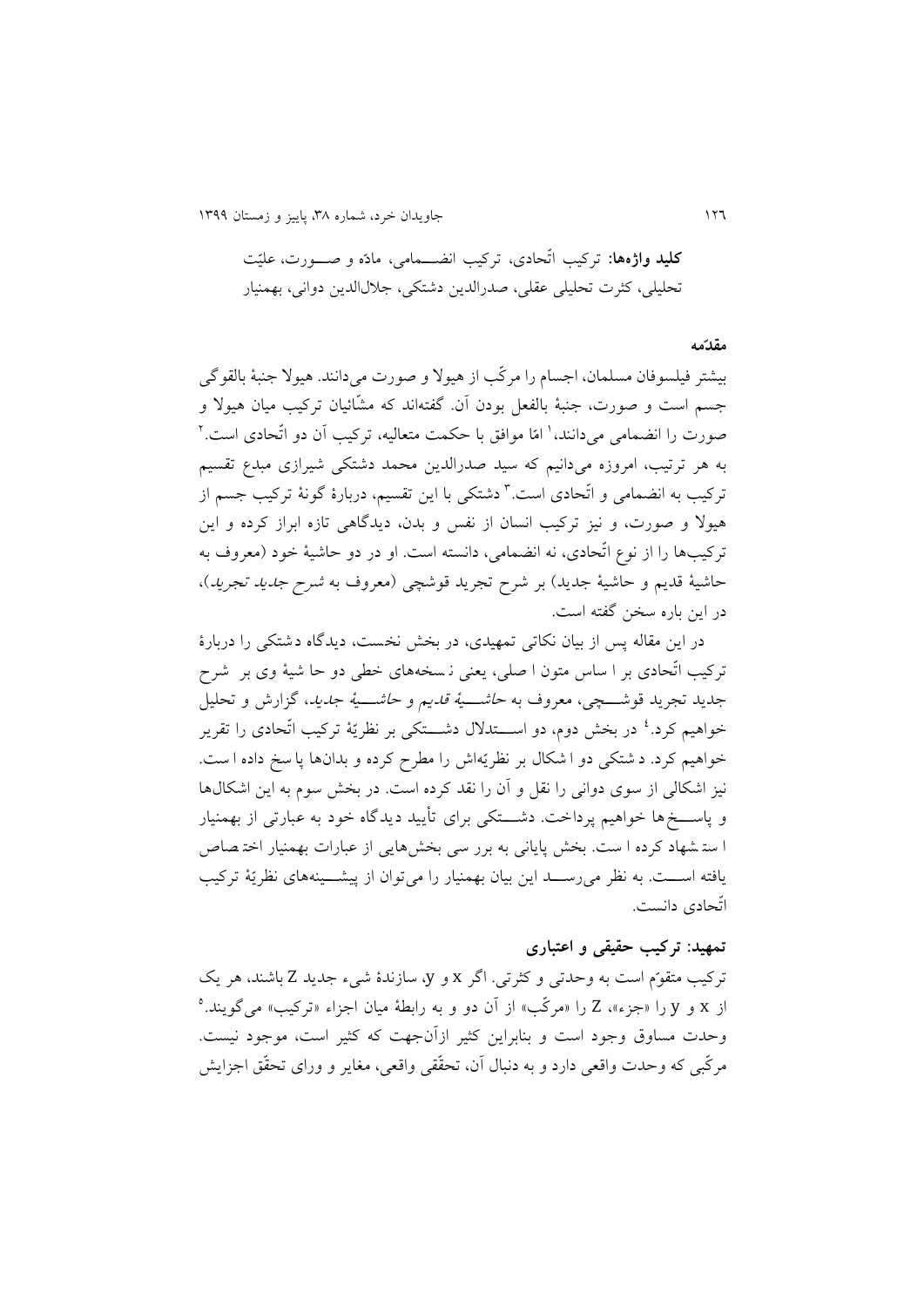دارد، »مركّب حقیقي« است؛ و مركّبي كه چنین نباشد، و بیرون از مالحظه و اعتبار ويژة اعتباركننده موجود نباشد، «مركّب اعتباري» است. پس هر مركّبي دستكم از دو جزء واقعي تشكیل ميشود و تركیب هنگامي روي ميدهد كه اجزايي متكثّر، مركّبي يگانه را ساخته باشند. ازآنجا كه مركّب حقیقي، شيء موجود واحدي است غیر از اجزايش، بايد 1 اثر يا آثاري غیر از آثار هر يك از اجزاء و غیر از مجموع آثار اجزاي خود داشته باشد.

مطابق نظريّۀ مادّه و صــورت، اشــياي مادّي مركّباند از مادّه (اعم از اولي و ثانيه) و صورت (اعم از جسمیّه و نوعیّه). ازآنجاكه اجزاء گونهای تقدّم بر مركّب دارند و مركّب در تحقّق خود وابســـته به تحقّق آنهاســـت، گونهاي علیّت (بهمعناي عام؛ وابســـتگي در تحقّق) میان اجزاي مادّي و صوري و مركّب وجود دارد. ازهمین٫و ست كه مادّه، علّت مادّي مركّب است و صورت، علّت صوري آن. نیز بر همین پايه در هر مركّبي، دو جزء بالقوه و بالفعل ه ست . آ شكار ا ست كه جزء بالقوه، يا خود هیچ فعلیّت ديگري، غیر از بالقوه بودن، ندارد، يا پیش يا پس از تركیب، فعلیّتهايي داشته يا ميتواند دارا شود؛ امّا اكنون كه در اين مركّب قرار گرفته است، نسبت به جزء صوري، بالقوه است.

گفتني ا ست تحقّق شيء A، كه ميتواند جزء مركّبي با شد، بر دوگونه ا ست: الف) بهگونهاي كه جزء هیچ مركّبي نی ست؛ و به تعبیري، ب شرط از تركیب، موجود ا ست ؛ و ب( بهگونهاي كه جزء مركّبي است و تحقّق جداگانه ندارد و به تعبیري، بهشرط تركیب، متحقّق است . در نظريّۀ مادّه و صورت، بايد میان اين دو نوع موجود بودن اجزاء تفاوت نهاد. شيء A، آنگاه كه بیرون از تركیب تحقّق دارد، علّت قوام چیز ديگري نیست، و نیز براي محقّق بودن، به چیز ديگري وابسته نیست، امّ ا اگر A جزء مركّبي باشد، علّت قوام مركّب ا ست و براي متحقّق بودن در اين و ضعیّ ت، نیازمند صورت شيء مركّب ا ست . ازهمینرو ميتوان گفت اجزا، آن هنگام كه در رابطۀ تركیب قرار دارند، تحقّق و اثر مســـتقل از تركیب ندارند. این نكته بهویژه برای تبیین برخی جنبههای دیدگاه دشـــتكی مهم است.

## **چیستی تركیب اتّحادي**

صدرالدين دشتكي معتقد است آن هنگام كه اجزاء در مركّب، كثرت بالفعل داشته باشند، يعني هر يك جدا از ديگري موجود با شند، تركیب ان ضمامي پديد مي آيد، مانند تركیب خانه از خشـــتهاي متعدد و تركيب ســـركنگبين از ســـركه و انگبين. امّا اگر اجزاء در مركّب، با يكديگر متحد باشـــند و هيچيك جدا از ديگري و بالفعل موجود نباشـــند،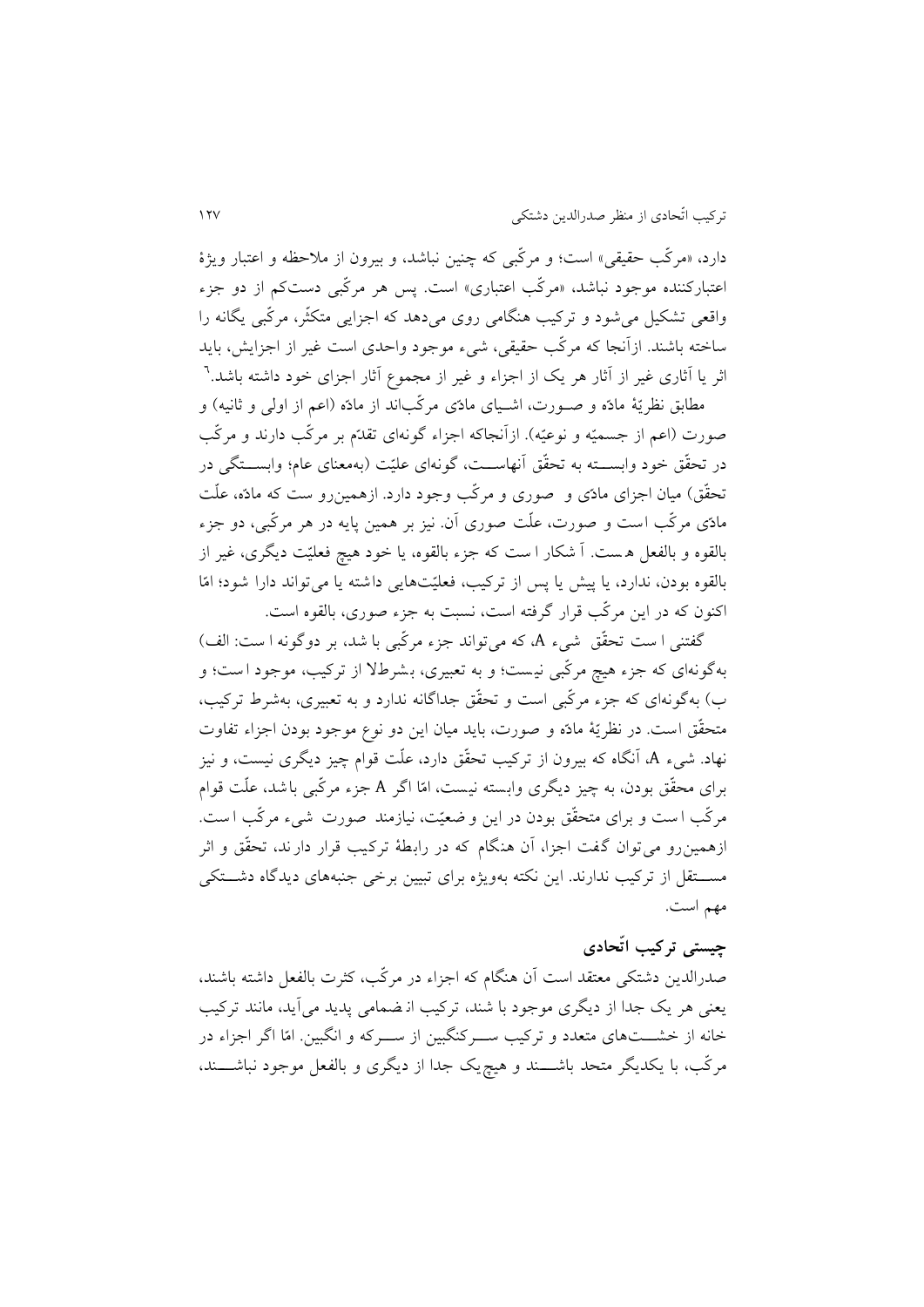تركیب حاصررل، اتّحادي خواهد بود. وي بر آن اسررت كه در تركیب اتّحادي، هر جزئي عین هر جزء دیگر و عین مركّب اسـت. مانند اینكه رضــا، كه ذات یگانهای اســت، هم نسان است و هم نویسنده.<sup>۷</sup> دشتکی در این باره چنین نگاشته است: معرفة كيفية تركب الجســم من الهيولي و الصــورة يقتضــي تمهيد مقدمة هي: ان التركيب قسـمان: احدهما ان ينضـمّ الى شـيء شـيء آخر و يكون كل واحد منهما ֦֧ حاصــــلا بالفعل ذاتا علي حدة في المركب منهما حتي تكون هناك امورا كثيرة، ĺ ŗ ۔<br>أ كتركيب البيت من اللبنات و تركيب الســكنجبين من الخل و العســـل؛ و الثاني ان يصير شميء عين شميء و لا يكون شميء منهما حاصلاً بالفعل ذاتاً على حدة في ۔<br>أ المركّب بلّ يكون هناك امر واحد هو عين كل واحد منهما و عين المركّب ايضــــاً -<br>أ كصــيرورة الانســان عين الكاتب و هما ذات واحدة و لنســمّ هذا القســم بالتركيب ֦֧ الاتّحادي (دشتكى، ۱۱۸، برگ ٦٩–٧٠؛ نيز بنگريد: همو، <sup>'</sup>٤٧٣، برگ ١٢٨). دان ستیم كه براي تحقّق تركیب، كثرتي زم ا ست و براي شكل گیري مركّب واحد، بايد اجزاي متكثري با هم در نسـبت تركيب قرار گيرند. پرسـيدني اسـت كه اگر براي ح صو تركیب اتّحادي بايد اجزاء با هم و با مركّب متحد با شند، اساساً تركیب چگونه ممكن است؟ به بیاني ديگر، تحقّق تركیب اتّحادي، چنانكه بیان شد، ممكن نیست؛ زيرا شرايط نخستین حصول تركیب، يعني كثرت اجزاي تشكیل دهنده را ندارد. اين اشكال را ميتوان چنین صورتبندي كرد: 2( بنا بر فرض، Z مركّب است از x و y؛ 1( بنابر ادعا، اگر تركیب اتّحادي باشد، y با x متحد است؛ 8( بنابراين، x و y دو چیز نیستند، بل يك چیزند؛ 1( امّا تشررركیل مركّب از يك چیز معقو نیسرررت؛ پس تركیبي فراهم نیامده و اين خالف فرض است. صدرالدين دشتكي خود، اين اشكال را مطرح كرده و به آن پاسخ داده است. وي در ح*اشیهٔ قدیم* چنین نگاشته است: فان قلٰت: اذاً كان الامران في القســـم الثاني [أي التركيب الاتّحادي] واحداً في نفس الامر ۔<br>آ فكيف يتصور التركيب بينهما؟ قلت: يتصور التركيب بينهما من حيث ان احدهما قد يكون موجودا و لا يكون عين الاخر، ثم يصير عين الاخر، كما اذا لم يكن الانسان عين الكاتب .<br>1 ثم صــار عينه و قد يكون عين كليهما و ينعدم من حيث انه عين احدهما و يبقى من حيث انه عين الآخر، كما اذا نســي الانســان صــنعة الكتابة، فحينئذ قد انعدم من حيث إنه عين الكاتب و يبقى من حيث إنه انسان (همو، ١١٨، برگ ٧٠).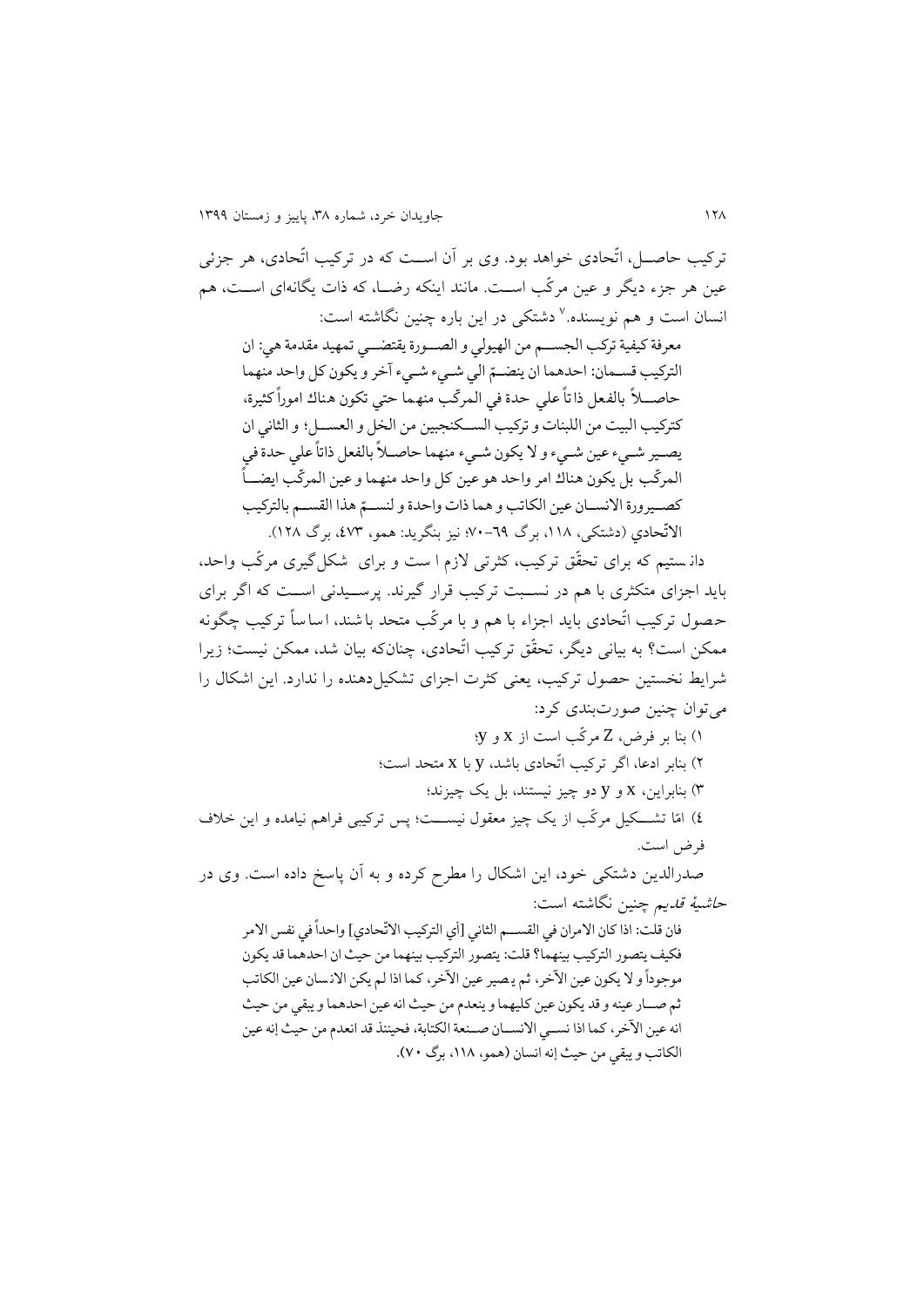دشــتكي براي دفع اين اشــكال، ميكوشــد مغايرتي را ميان اجزاء در مركّب اتّحادي تر سیم و بیان كند. او معتقد ا ست شرايط تحقّق و بقاي اجزاء با هم متفاوتاند و همین براي آنكه با هم مغاير با شند، ب سنده ا ست. بیان وي را ميتوان اينگونه صورت بندي كرد:

> a )شرايط تحقّق و بقاي x و y متفاوت است؛ b )بنابراين برخي ويژگيهاي x و y با هم متفاوتاند؛ c )اگر دو چیز اينهمان باشند، آنگاه تمام ويژگيهايشان يكسان خواهد بود. نتیجه( x و y مغاير هماند.

نمونهاي از اين تفاوت شرايط بقا چنین است: پیش از تركیب، در زمان 1t، x موجود بود و با <sup>y</sup> متحد نبود. در زمان 2t، x با <sup>y</sup> متحد شررد و Z، كه مركّبي اتّحادي و متّحد با اجزايش ا ست، پديد آمد. پس از منحل شدن تركیب و از بین رفتن مركّب، در زمان 3t، <sup>y</sup> معدوم ميشود و x باقي ميماند. براي مثا ، رضا در 1t فقط انسان است و نويسندگي نميداند. در 2t او نوشتن را فراميگیرد، پس در اين زمان هم انسان است و هم نويسنده. اكنون انسان با نويسنده متحد است. در 3t، رضا مهارت نوشتن را از ياد مي برد و ديگر نمي تواند نويسـنده باشـد. در اين حالت، انسـان هسـت و نويسـنده بودنش از بين رفته است. بنابراين ذات يگانهاي بود كه «فقط انسان» بود. بعد تغيير كرد و «انسان نويسنده» شد. سپس تغییري كرد و نويسندگياش از كف رفت و دوباره »فقط انسان« شد. بنابراين اجزاي تركیب، ميتوانند قبل و بعد از تركیب، با هم مغاير باشند ولي حین تركیب، يعني آنگاه كه مركّب برقرار اســـت، با هم متحدند و براي آنكه تركيب بتواند محقق شـــود، همین مقدار مغايرت بسنده است.

البته تنها امكان تحقّق جزء به صورت م ستقل از تركیب كافي ا ست نه وقوع بالفعل آن. بنابراين اسراسراً ممكن اسرت اجزاي مركّبي خاص، همواره جزء آن باشرند و هرگز تحقّق بالفعل مستقل از تركیب نداشته باشند. بنابراين سخن دشتكي در پاسخ به اشكا مزبور را ميتوان چنین صورتبندي كرد:

2( Z حاصل تركیب اتّحادي میان x و y است؛

1( y در حین تركیب، با x متحد اسررت؛ امّا ميتواند بدون اينكه با x متحد باشررد، موجود باشد.

8( بنابراين Z مركّب اسرررت از x و امري اكنون-متحد -با-x؛ )»اكنون« = در حین تركیب؛ اكنون كه تركیب برقرار است و مركّب موجود است(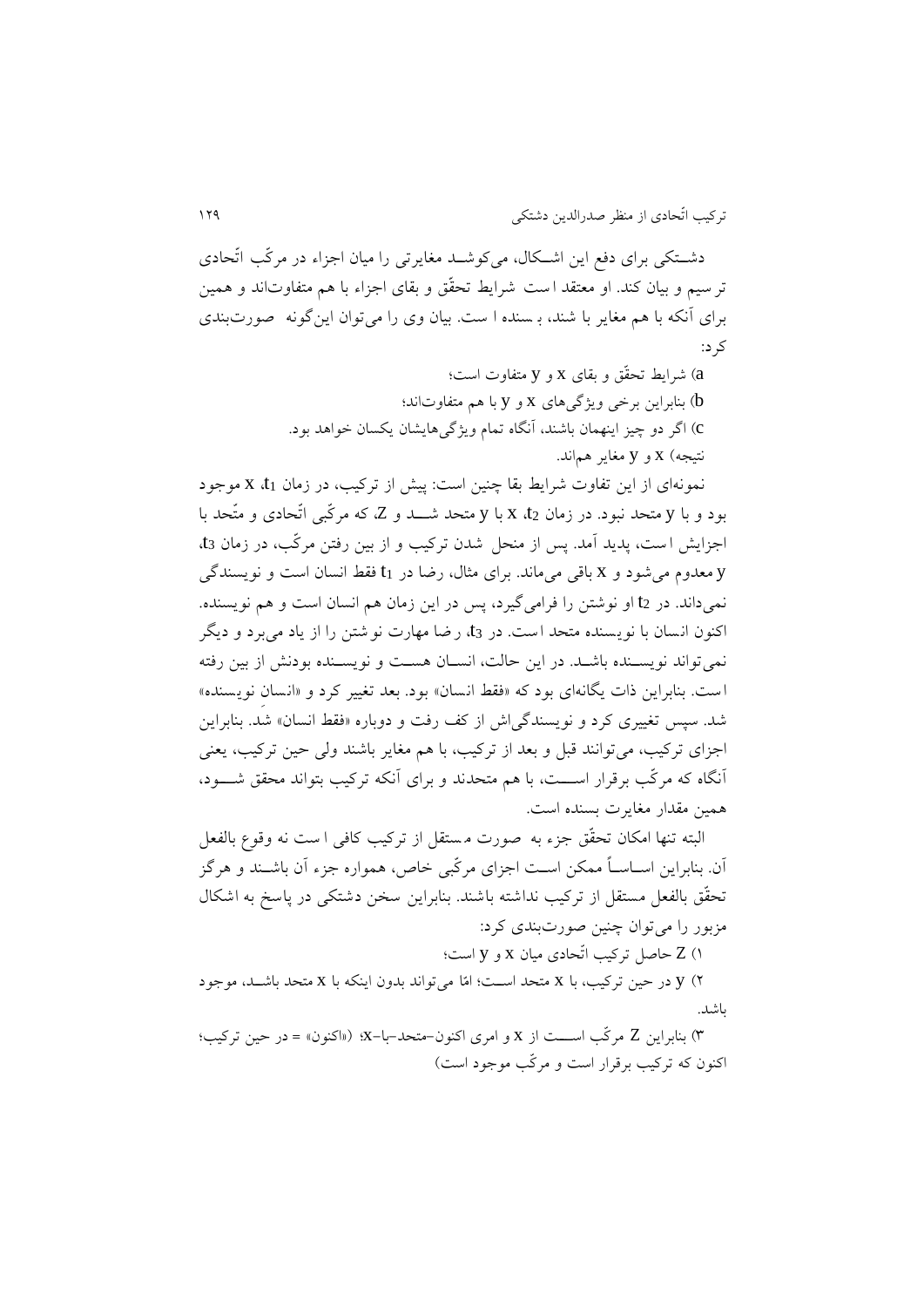1( Z با y-متحد شده-با-x، متحد و اينهمان است؛

1( y اي كه با x متحد است، مغاير است با y اي كه با x متحد نیست و مغاير است با xاي كه با y متحد نیست؛

٦) مراد از بالفعل بودن و مجزا متحقّق بودن، تحقّق هر يک از اجزاء بدون اتّحاد با ديگري است؛

1( بنابراين Z مركّب و مت شكل نی ست از x فقط )x بالفعل و مجزا( و y فقط )y بالفعل و مجزا(، كه اگر اينگونه ميبود، تركیب انضمامي ميبود؛

3( بلكه Z مركّب از و متحد است با y-متحد-با-x و x-متحد-با-y.

1( ب نابراين در ترك یب اتّ حاد ي، اجزاء تكثر بالف عل ندار ند، هرچ ند پیش از ترك یب، مي توانســـتند متكثر باشـــند، يا ممكن اســت يكي از آنها معدوم بوده باشـــد و تنها حين تركيب موجود شده با شد، يعني در حال اتّحاد با ديگري موجود شده با شد. نيز اجزاء پس از تركيب، ميتوانند متكثر و متفرق شوند، يا يكي يا هردو از بین بروند. 3

بنابراين از نظر دشتكي همین كه *ممكن باشد كه* شرايط وجود و بقاي اجزاي مركّب تّحادی متفاوت باشند، برای متغاير بودن آنها بسنده است.<sup>۹</sup>

دشتكي در *حاشیۀ جدید*، براي پاسخ به اشكال مزبور، درخت را نمونه آورده است. او در اينجا تو ضیح جديدي ميافزايد كه شاي ستۀ برر سي ا ست. ميگويد »ج سم « و «نامي» (رشـد كننده)، در درخت متحدند و با هم موجودند. البته زماني جسـم موجود بود، ولي نامي موجود نبود. اما پس از قطع درخت، ج سم موجود مي ماند و نامي از بین ميرود.

.<br>فان قلت: لما كان الجزءان في القســم الثاني [أي التركيب الاتّحادي] واحداً في ۔<br>آ نفس الامر، فكيف يتصــور التركيب بينهما؟ قلت: اعتبار التركيب فيه من حيث ان العقل يقسّم ذلك الواحد الي قسمين، نظراً الي ان احد الجزئين قد يكون موجوداً و ۔<br>آ ֦֧ لا يكون عين الجزء الآخر، ثم صـــار عينه، او نظراً الىي امر آخر، كأن يكونا معاً امراً Í ا ۔<br>ا واحداً، ثم ينعدم هذا الامر من حيث انه عين احدهما و يبقى من حيث انه عين -<br>1 الآخر، كالجسم و النامي، فإنهما معاً امر واحد هو الشجر مثلاً. و اذا قطع الشجر، انعدم من حيث انه النامي و يبقى من حيث انه جسم. فالاجزاء في هذا القسم تحليلية عقلية، لا انها ذوات متعددة في نفس الامر مع قطع النظر عن تقسيم العقل (دشتکی، ۴۷۳، برگ ۱۲۸).

در اين عبارت، وي نكتۀ مهمي را دربارة نحوة تحقّق اجزاء در تركیب اتّحادي افزوده است: در تركیب اتّحادي، اجزاء تحلیلي عقلياند، نه اينكه در واقعیت، تاتهاي متعددي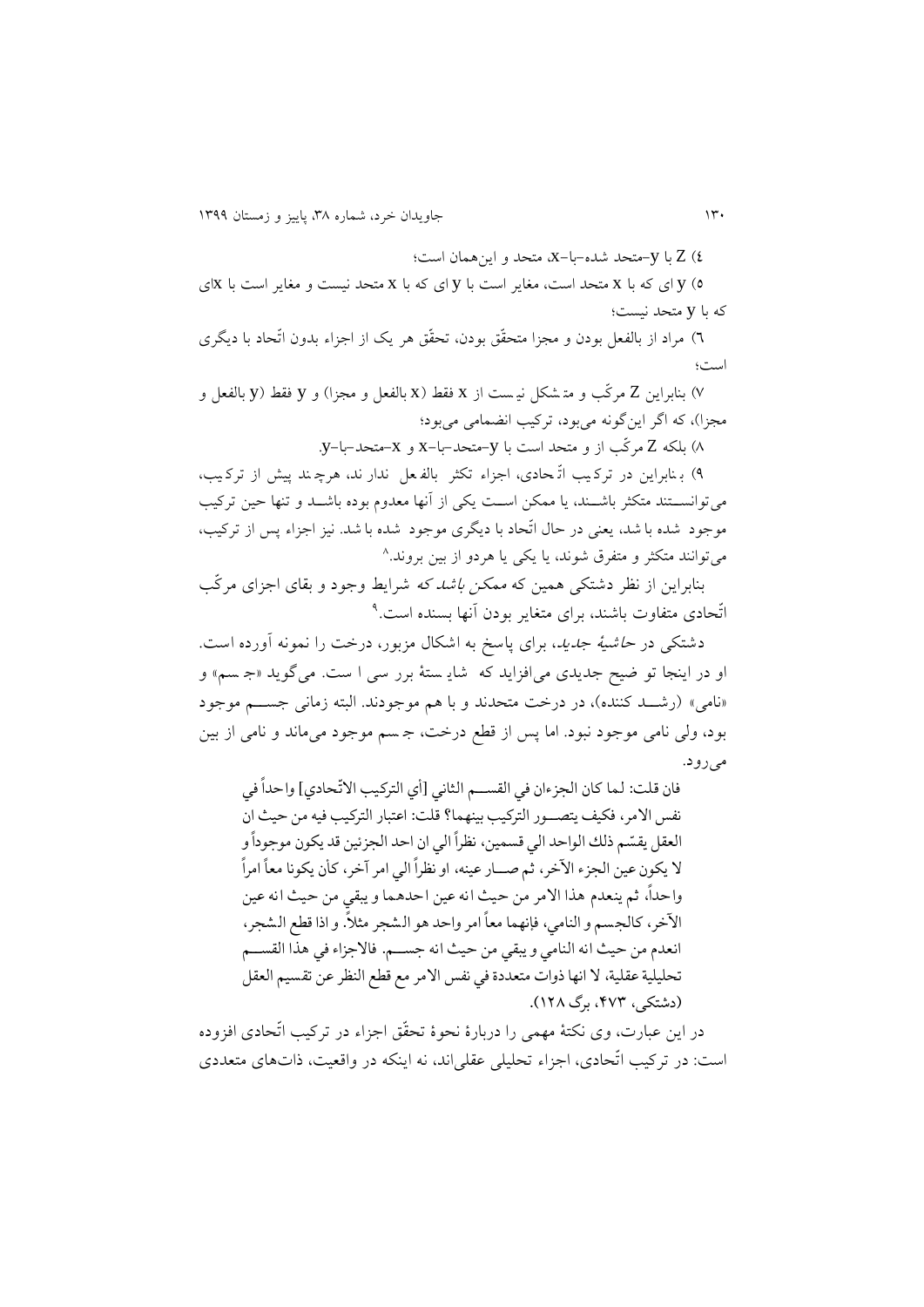باشند. ``به بیان دیگر، اجزاء كثرت خارجي و واقعي و «در- جهان»، ندارند و تنها كثرت عقلي دارند، يعني عقل است كه آنها را از هم جدا ميكند و بدانها مينگرد. بنابراين، اتّحاد و اينهماني در خارج است و كثرت و نااينهماني، در عقل.

گفتیم كه براي تحقّق مركّب حقیقي، اجزاي متكثري به وحدت ميرسرند. اين اجزاء مادّه و صورتاند. دشتكي همراه با سنّت فلسفي، ميپذيرد كه مادّه و صورت غیر هماند. از سوي ديگر او تركیب حقیقي را اتّحادي ميداند و بر آن است كه اجزاء حین تركیب، كثرت بالفعل و واقعي ندارند. به نظر مي رسـد او سـه مطلب را دربارهٔ وحدت و كثرت مادّه و صورت، كه اجزاي تركیباند، در نظر دارد:

2( مادّه و صورتي كه اكنون با هم تركیب شده اند، بهطور كلي در خارج متمايزند، و براي اين نوع تمايز، تفاوت سابقه و لاحقۀ آنها كافي است، چنانكه گذشت. اصل تمايز میان اجزاي تركیب مفروض است؛ زيرا بدون تكثر اجزاء، تركیبي روي نميدهد و وقوع تركیب بيمعنا خواهد بود. امّا اين اجزاء، كه مطابق ديدگاه دشتكي حین تركیب متحدند، چگونه تمايزي دارند؟ به نظر مي رسد با بيان امكان تفاوت سابقه و لاحقه، او مي خواهد چگونگي اين تمايز را توضیح دهد؛

1( مادّه و صرررورت حین تركیب، كثرت تحلیلي عقلي دارند. تمايز پیش گفته ، البته خارجي و در-جهان است، امّا حین تركیب چنین تمايزي وجود ندارد. امّا عقل بر اساس آن نوع تمايزي كه مي تواند در خارج میان اجزاء وجود داشرررته باشرررد، كثرتي را حین تركيب براي اجزاء در نظر مي گيرد. اين نوع كثرت، واقعي و در-جهان نيســـت و بر اساس اعتبار و تحلیل عقلي ميتواند به اجزاء در حین تركیب نسبت داده شود؛

8( مادّه و صورت حین تركیب متحدند و كثرت واقعي و بالفعل ندارند. د شتكي بر اين اتّحاد استد لي اقامه كرده است كه در بخش بعد خواهد آمد. اتّحادي بودن تركیب، بهويژه بدين معناست.

به بیان ديگر، از نظر دشررتكي اجزاي تركیب، حین تركیب با هم متّحدند، كه در نظر او امري م ستدل ا ست. از سوي ديگر، همنوا با سنّت فلـسفي، بايد پذيرفت كه اجزاي تركیب متكثّرند؛ ا سا ساً شرط تركیب، كثرت اجزاء ا ست. د شتكي اين كثرت را بر د و گو نه مي داند: كثرت خارجي اجزاء، پیش از وقوع تركيب يا پس از نابودي تركيب، به نحو تغاير ســــابقه و لاحقۀ آنها؛ و كثرت تحليلي عقلي اجزاء حين تركيب. بنابراين دشتكي ميخواهد كثرت اجزاي تركیب و اتّحاد اجزاي تركیب را با هم هماهنگ كند.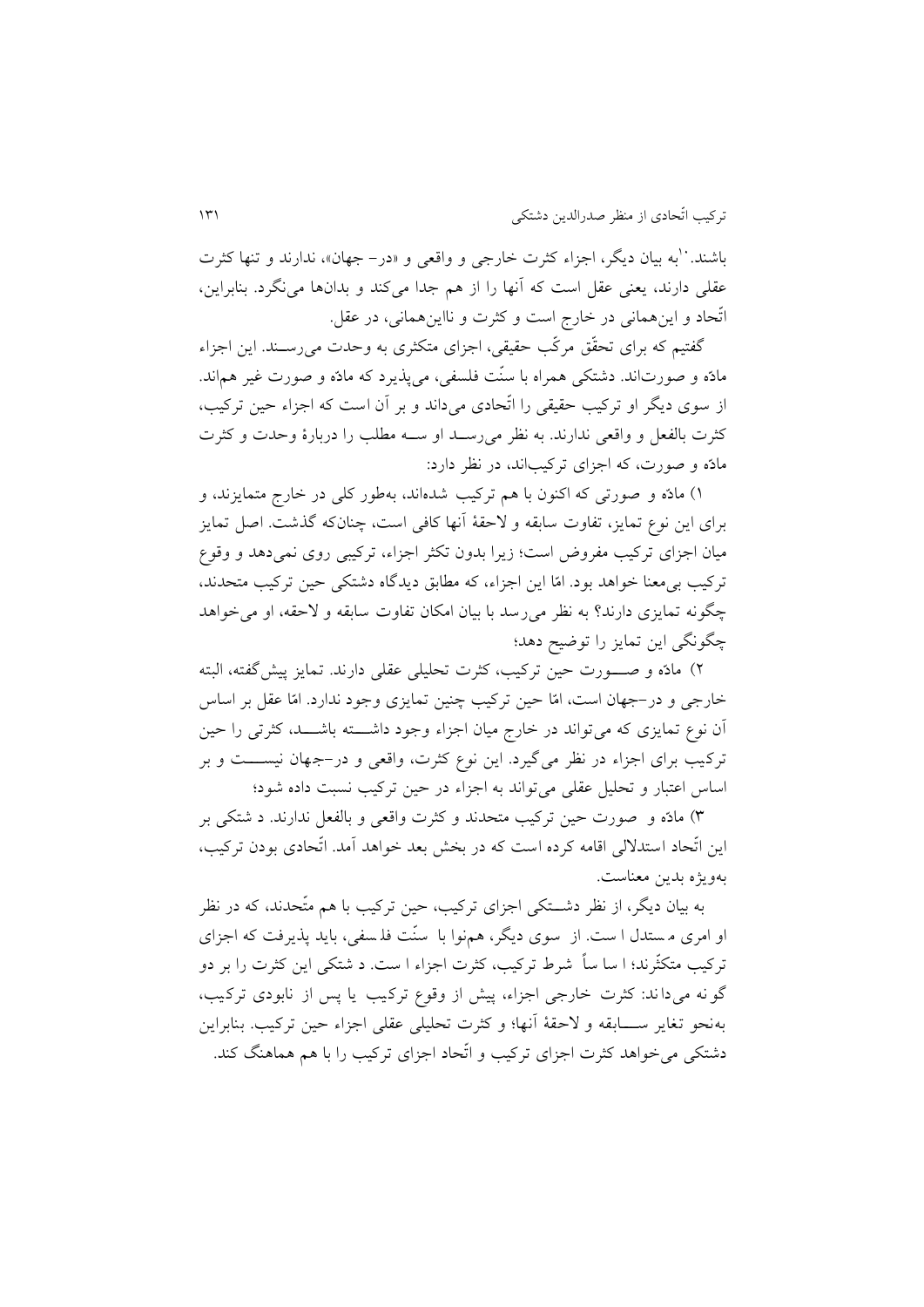حا صل آنكه از منظر صدرالدين د شتكي، در تركیب ان ضمامي، كثرت بالفعلي میان اجزاء وجود دارد و امري واقعاً واحد شرركل نگرفته اسررت، امّا در تركیب اتّحادي، امر واحدي حا صل آمده ا ست و كثرت بالفعلي نیز در آن وجود ندارد. مي توان چنین گفت كه مركّب انـضمامي، مركّب حقيقي نيـست؛ زيرا چنانكه پيـشتر ا شاره شد، مقوم تركيب حقیقي، پديد آمدن چیز يگانهاي اســـت، افزون بر هر يک از اجزاء و مجموع آنها. البته مركّب اتّحادي، امر بسرریطي اسررت و اجزاء در آن بهگونۀ بالفعل و مجزا از هم حضررور ندارند. كثرت اجزاء در چنین مركّبي، كثرت تحلیلي عقلي است.

اكنون رو شن ا ست كه منظور د شتكي از بالفعل نبودن اجزاء در تركیب اتّحادي، اين اســـت كه اجزاء، موجودات منحاز خارجي نيســـتند. بنابراين واژگان «بالفعل» در برابر «بالقوه» در عبارت بالا، در معناهاي خاص<sub>سي</sub> به كار رفتهاند. مطابق بیان دشــــتكي، جزء بالفعل خارجي آن است كه در جهان، مجزا از ديگر اجزاء موجود است. امّا در تركيب اتّحادي، اجزاء چنین نیســـتند و اگر تحقّقهاي متمايز و بالفعل آنها را بجويیم، آنها را حین تركیب در خارج نخواهیم يافت، مگر در اعتبار و تحلیل عقل. به ديگر سخن، تكثر اجزاء حین تركیب صرفاً تكثري تحلیلي عقلي است. عقل با مالحظۀ تغايري خارجي كه اجزاء ميتوانند پیش از وقوع تركیب يا پس از نابودي آن داشته باشد، آنها را از هم جدا ميكند و تغايري را حین تركیب بدانها نسبت ميدهد.

### **استداللها**

صدرالدين د شتكي پس از بيان مراد خود از تقـسيم تركيب به از ضمامي و اتّحادي، دو اســـتدلال بر اتّحادي بودن تركیب میان هیولا (اعم از اولي و ثانیه) و صـــورت (اعم از جســمیه و نوعیه) اقامه كرده اســت. اين اســتدلالها برخي ديگر از ويژگيهاي تركيب اتّحادي را نیز مينمايانند.

**ا ستدالل نخ ست: ا ستلزام از بالقوه بودن اجزاء در جماد و نبات و حیوان به اتّحادي بودن تركیب**

استدلال نخست وي به صورت كلي چنین است: موالید سهگانه (جماد، نبات و حیوان) بيترديد مركّب حقیقياند. امّا در اين مركّبها اجزاي تركیب بالقوهاند. چنانكه گذشت، در تركیب اتّحادي اجزاء بالفعل نیســتند. بنابراین موالید ســهگانه مركّبهاي اتّحادياند. دشتكي مراد خود را چنین توضیح ميدهد: در موالید سـهگانه اجزاي عنصـري بالفعل موجود نیســـتند. براي نمونه، در ياقوت، جزء آتشـــي، بالفعل موجود نیســـت؛ زيرا اگر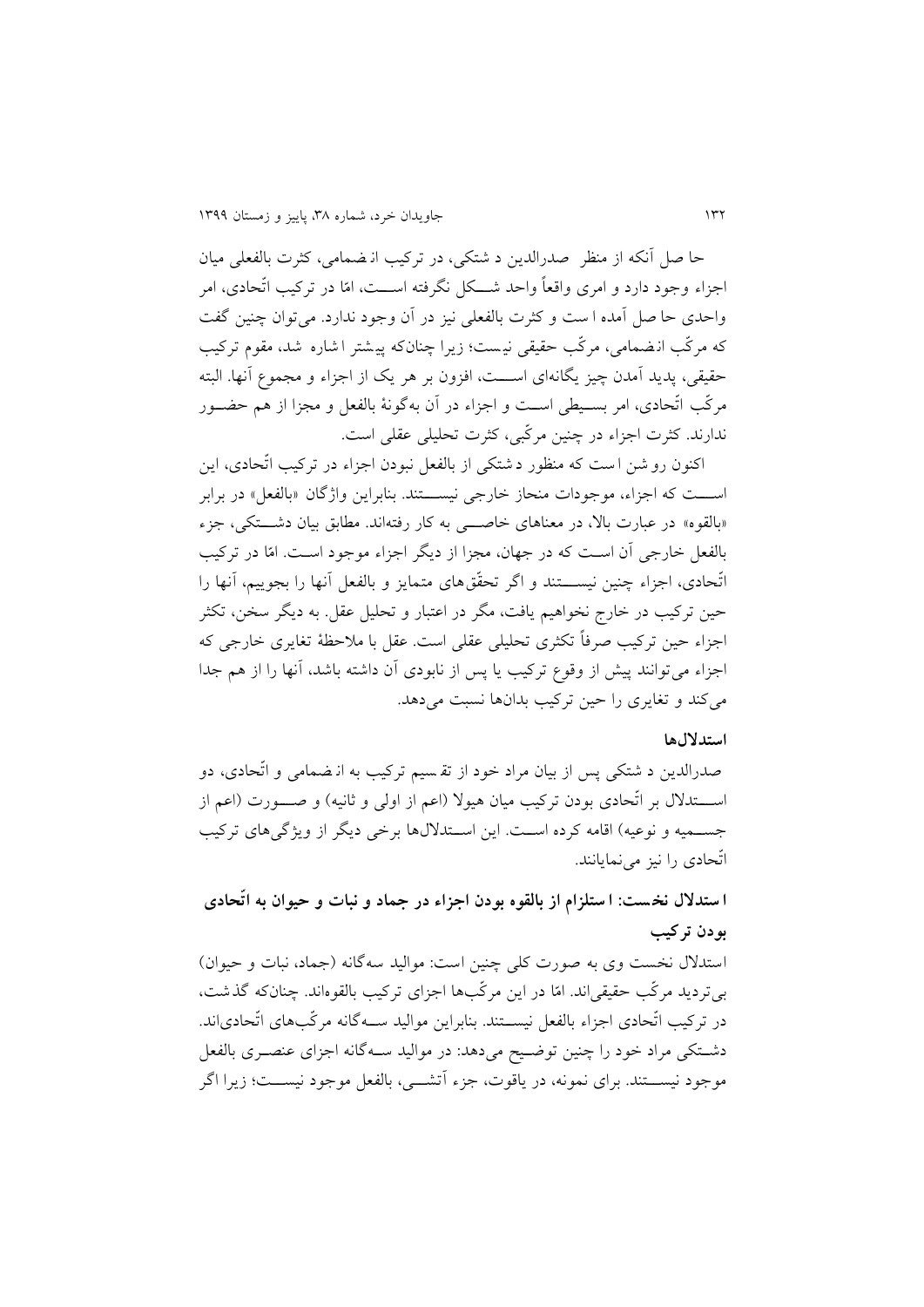موجود بود، صورت ياقوتي حالٌ در جزء آتـ شي مي بود؛ زيرا معتقدان به تركيب ياقوت از صرورت ياقوتي و اجزاي عنصرري معتقدند صرورت بهنحو حلو سررياني، در تمام اجزاء حلول مي كند:

ان الاجزاء العنصرية ليست حاصلة بالفعل في المواليد الثلاثة مثلا ليس في الياقوت جزء ناري بالفعل و الا لكانت الصورة الياقوتية حالة فيها لأن حلولها في مجموع الاجزاء حلول السريان كما اطبق عليه الجمهور. (دشتكي، ۴۷۳، برگ ۱۲۸).''

امّا در اين حال، جزء آتشـــي بايد هم آتش باشـــد هم ياقوت؛ زيرا از ســـويي، جزء بالفعلي ا ست و فعلیّت آتش بودن را دارا ست ، و از سوي ديگر صورت ياقوتي در آن حلول كرده و فعلیّت ياقوت بودن را نيز دارا ست، و اين محال ا ست. همچنين اگر جزء آتشي در ياقوت به صورت بالفعل موجود باشد، چگونه است كه با اينكه بسیار كوچك اسست و در كنار اجزاي آبي قرار دارد، در مدت زمان طولاني موجود بودن ياقوت، خاموش نميشود و گرماي خود را از دست نمي دهد؟ شاهد ديگري بر اينكه در مركّب از هیولا و صـــورت، اجزاء وجود بالفعل ندارند، اين اســـت كه اگر هر قدر ياقوت را ب شكنیم و تق سیم كنیم، اجزاي به د ست آمده، هرچند ب سیار ريز با شند، ياقوت اند، نه آتش و آب، مثال.ً بنابراين از بالفعل نبودن اجزاء، اتّحاد ي بودن تركیب را مي توان نتیجه گرفت.

د شتكي همین مطلب را بدين شیوه نیز بیان كرده ا ست: بنا بر اتّحادي بودن تركیب میان هیو و صورت، عنا صر چهارگانه )آب و خاك و هوا و آتش( در موالید سه گانه (جماد و نبات و حیوان)، وجودهايي مبهم دارند؛ يعني آنگاه كه از آن ها خون، مثلاً، تشكیل مي شود، يعني داراي صورت خوني مي شوند، عین خون مي شوند و ب ا صورت گو شتي، عین گو شت مي شوند؛ ا سا ساً به همین دلیل ا ست كه بدان ها هیو گفتهاند؛ هیولا امری مبهمالوجود اســـت. منظور از ابهام در تحقّق، بالفعل و منحاز نبودن و متحد بودن با صـورت اســت. امّا اين چنين نيســت كه اجزاي تشــكيل دهندهٔ خون، همراه با صررورت خوني، تاتهاي بالفعل و مجزايي باشررند كه در خون موجودند و بر همۀ آنها وحدتي عارض شرده باشرد ، شربیه وحدتي كه بر اجزاي خانه عارض مي شرود. بنابراين خون عین هیولا و عین صورتش و عین مجموع آنهاست. حال آنگاه كه خون به گوشت تبديل مي شود، آن اجزايي كه پيش از تركيب، خون بودند، عين گو شت و عين صورت گوشتي ميشوند.<sup>۱۲</sup>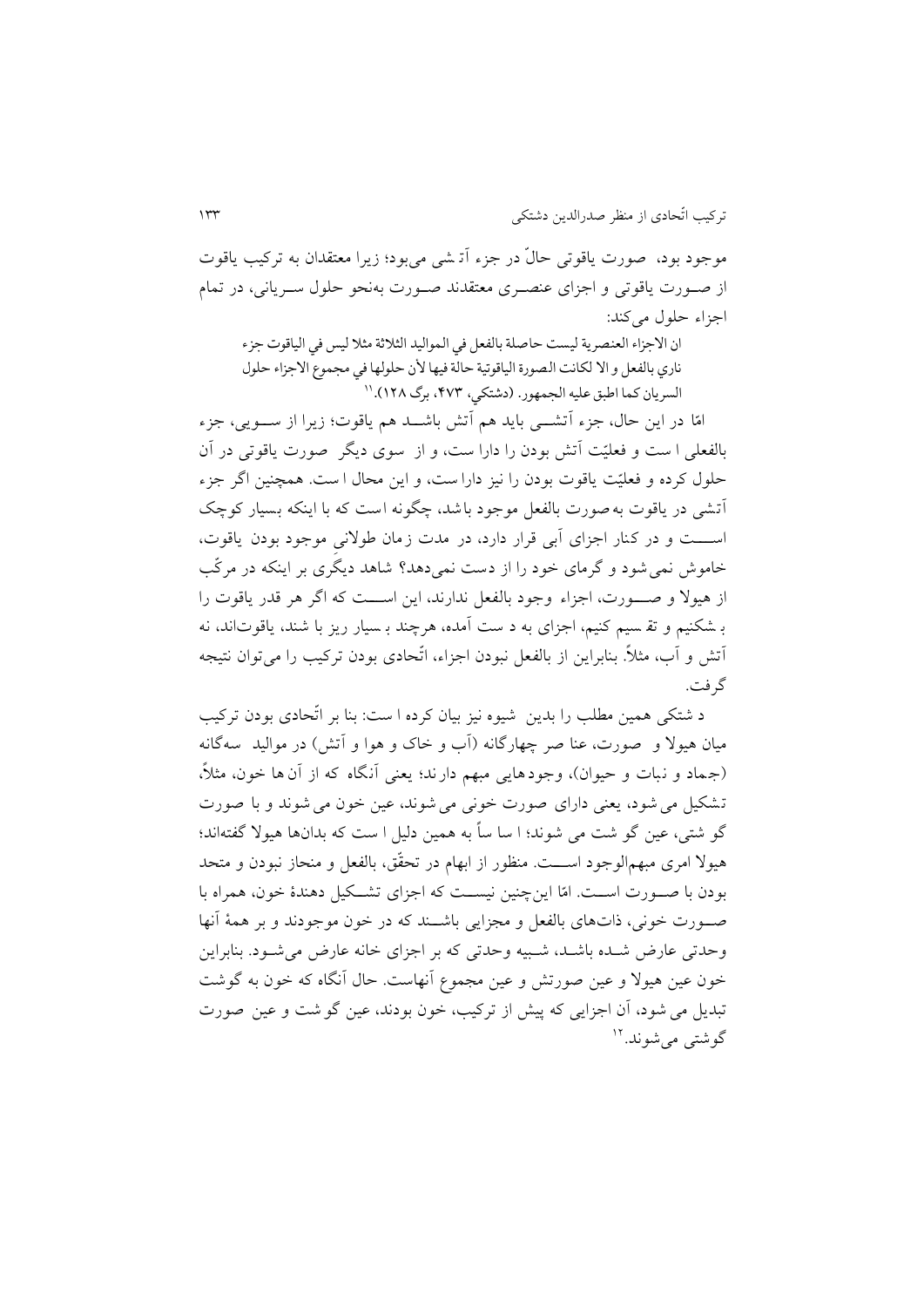بنابراين تركیب میان اجزاء و صررورت، اتّحادي اسررت و تنها يك امر بالفعل موجود است و آن هم مركّب است (در مثالهاي اخیر، ياقوت، خون يا گوشت). البته عقل اين تركیب را با مالحظۀ آثار و خواص، به اق سامي تق سیم مي كند؛ برخي را به اعتباري مادّه و به اعتباري جنس، و برخي را به اعتباري صررورت و به اعتباري فصررل معرفي ميكند. )دشررتكي، ،223 برگ 12-17؛ همو، ،118 برگ 213(. بنابراين مادّه و صررورت اجزاي تحلیلي عقلي خواهند بود كه، چنانكه در بخش پیشررین گفته شررد، نتیجۀ مهمي اسررت. عبارات دشتكي در اين باره چنین است:

اذا عرفت هذا فاعلم وفقك الله ان تركيب الجسم من الهيولي و الصورة من القسم ، .<br>الثاني اعني التركيب الاتّحادي ... فنقول ان اجزاء العنصرية ليست حا صلة بالفعل في المواليد الثلاثة مثلا ليس في الياقوت جزء ناري بالفعل و الا لكانت الصـــورة الياقوتية حالة فيها لأن حلولها في مجموع الاجزاء حلول السـريان كما اطبق به جمهور مثبتيها و لو كانت الصورة الياقوتية حالة في الجزء الناري و هو يكون نارا و ياقوتا معا و هو محال و كيف يكون الجزء الناري موجودا فيه بالفعل و لا ينطفي في الزمان الطويل الذي يكون الياقوت موجودا فيه مع صغر حجمه و مجاورته للاجزاء المائية و لان الاجزاء العنصرية ليست حاصلة فيه بالفعل كان اي جزء يفرض فيه و ان كان في غاية الصــغر يكون ياقوتا و ســيجيء لهذا زيادة تحقيق. و اذا لم يكن الاجزاء العنصرية حاصلة بالفعل في المواليد الثلاثة لم يكن تركيب المواليد منهما و من صورها من قبيل القسم الاول من نحوي التركيب اللذين ذكرناهما بل العناصر الاربعة يصـــير مبهمة في المواليد و يكون مثلا مع الصــورة الدموية عين الدم و مع ֞ الصـورة اللحمية عين اللحم و مع الصـورة الشـحمية عين الشـحم و لهذا سـميت بالهيولي لا بمعنى ان الاجزاء العنصرية و الصورة الدموية ذوات حاصلة في الدم يعرض لمجموعها وحدة كما يعرض لاجزاء البيت وحدة بل بمعنى ان تلك الاجزاء التي هي هيولي الدم عين الدم و كذلك الصوررة الدموية اعني مبدأ الآثار الذاتية للدم هي ايضا عين الدم فالدم عين هيولاه و عين صورته و عين مجموعهما ايضا و اذا صار الدم لحما صار تلك الاجزاء التي كانت قبل ذلك دما عين اللحم و الصورة اللحمية و هي مبدأ الاثار الذاتية للحم ايضــا عين اللحم و كذلك مجموعهما عينه .<br>آ .<br>فيكون التركيب اتّحاديا هو الواقع و ما هناك امر واحد بالفعل هو الدم او اللحم. (دشتکی، ۱۱۸، برگ ۷۰-۷۱؛ نيز ر.ك: همو، ۴۷۳، برگ ۱۲۸).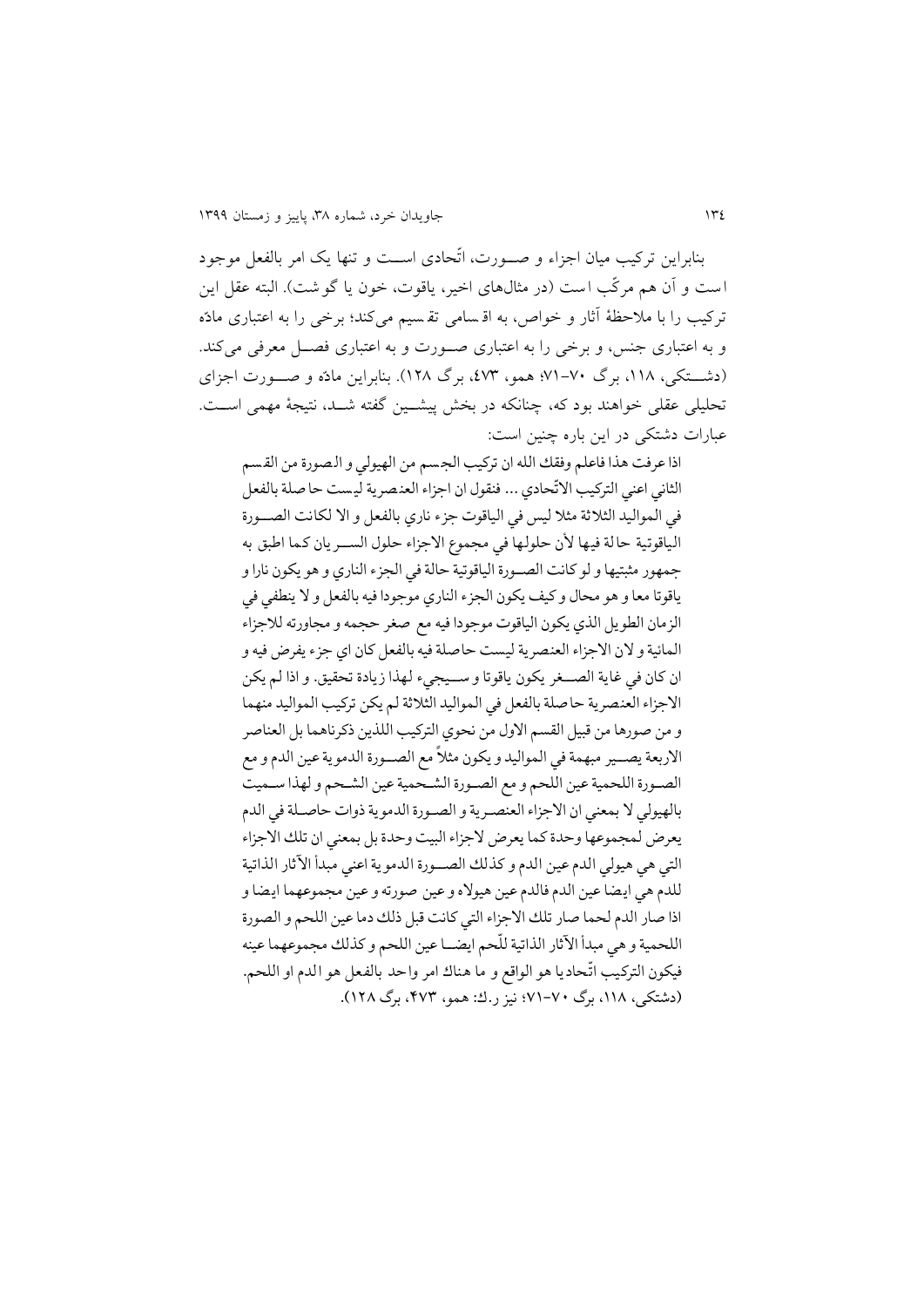**استدالل دوم: استلزام از صحت حمل بر اتّحاد**

دشتكي در *حاشيۀ جديد*، از درستي حمل ميان اجزاء و مركّب، استدلال دومي را به سود تركیب اتّحادی فراهم آورده اســـت. در تركیب اتّحادی، اجزاء با مركّب متحدند، و ازاينروي، ميتوان اجزاء را بر مركّب حمل كرد. از نظر دشتكي، اصو ً از صحیح بودن حمل چیزي بر چیزي ديگر، ميتوان به اتّحاد آن دو چیز پي بُرد.

اجزاء هذا القســـم صـــادقة على المركّب منهما، لاتّحادهما معه في نفس الامر، و صاة الاقن تست يو اتا: الطرفيا فيو.: )هقي، ،304 لرگ 121(

ازهمینرو اگر تركیب میان هیو و صورت، انضمامي باشد، يعني اگر مادّه و صورت در جهان واقع دو ذات مختلف باشــــند، حمل مادّه بر مركّب، با هر اعتباري كه در نظر گرفته شود، محال خواهد بود؛ زيرا اگر دو شيء در خارج متمايز باشند، هر نوع ارتباطي هم كه بینشان فرض شود، محال است كه يكي بر ديگري، يا مجموع بر هر يكي از آنها حمل شود، و اين حكمي بديهي است." امّا فيلسوفان پذيرفتهاند كه مادّه بر مركّب (از مادّه و صورت) حمل مي شود:

ان تركيب الجسم من الهيولي و الصورة من القسم الثاني، اعني التركيب الاتّحادي، اذ لو كانت من القســم الاول و كانت الـمادة و الصــورة ذاتين مختلفين فيه في الخارج، امتنع صــدق الـمادة عليه باي اعتبار اخذ، لـما نقله الشــارح [يعني القوشجي] عن بعض المحققين بقوله: «ان الاجزاء المتغايرة بحسب الوجود يمتنع حملها علي المركّب و كذا حمل بعضـــها علي بعض.» فان المتمايزين في الوجود الخارجي و ان فرض بينهما اي ارتباط امكن يمتنع ان يحمل احدهما على الآخر، او يقال: المجموع منهما هو ذاك الواحد او هذا الواحد. يشــهد بذلك بديهة العقل. لكن المادة تحمل علي المركّب اذا اخذ بوجه، كما نص عليه المصــنف [يعني ا<br>الطوســـي] ... فكيف يكون المركّب الـمذكور من القســـم الاول [يعني التركـيب الانضمامی]. (دشتکی، ۴۷۳، برگ ۱۲۸)

#### **اشكالها و پاسخها**

ا شكال مهمي بر نظريّۀ تركيب اتّحادي مادّه و صورت به نظر مي ر سد، كه صدرالدين دشتكي آن را مطر كرده و بدان پاسخ داده است.

## **اشكال اول: ناسازگاري اتّحاد با علیت**

از نگاه مشائیان، صورت، علّت هیو ست و اين، با اتّحاد آن دو ناسازگار است. دشتكي در پا سخ مي گويد براي صحیح بودن علیت، حتماً زم نی ست علّت و معلو ، دو تات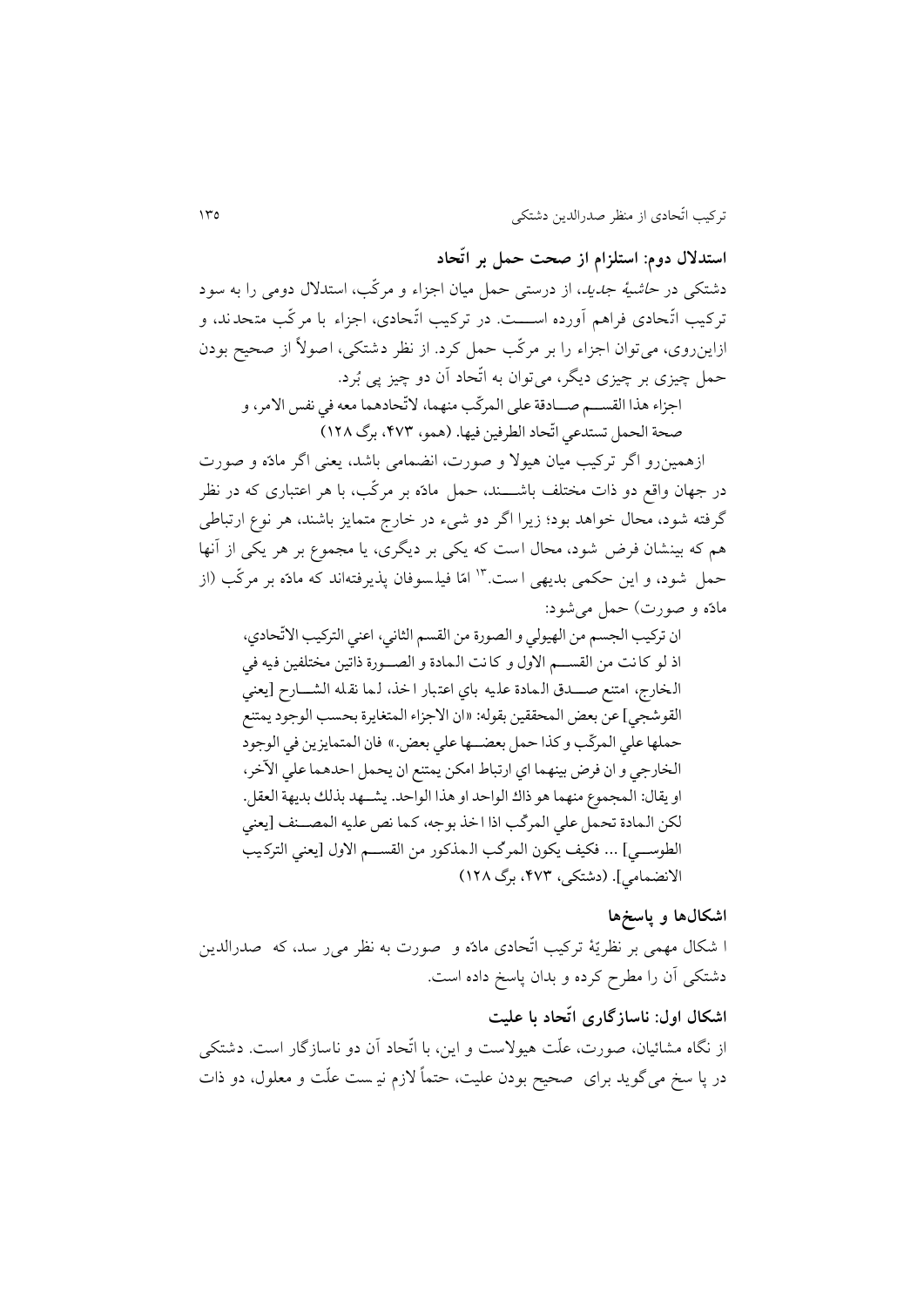مختلف باشند، بل ممكن است تات واحدي، به اعتباري علّت باشد و به اعتبار ي ديگر، معلول. وي براي تـ صوير اين مدعا و تقريب به ذهن، نمونهاي متعارف را مطرح ميكند؛ طبیبی كه بیماری خود را علاج میكند. امّا نمونۀ فلســـفی جمع علّت و معلول در ذات واحد، ماهیت است كه علّت خواص (يعني اعراض خاص) خود اسـت، كه بر ماهيت حمل می شـــوند و در خارج، عین ماهیتاند، یعنی وجودی مســـتقل و منحاز از ماهیت ندارند؛ چنانكه زوج بودن، خاصۀ چهار است.

دشــتكي ميگويد مورد صــورت و مادّه هم از اين قبيل اســت. براي نمونه، اجزاي عنصري خاصي لازماند تا گوشت تشكيل شود. ماهيت گوشت، همان صورت گوشت اسرت و اجزاي عنصرري، مادة گوشرت. در اين نمونه، اگر ماهیت و صرورت گوشرت نبا شد، آن اجزاي عن صري گو شت نمي شوند. بنابراين ماهیت و صورت گو شت، علّت ا ست براي گو شت، از آنجهت كه اجزاي عن صري ا ست. اگر به جاي ماهیت گو شت، ماهیت ديگري در كار بود، آن اجزاي عنصري گوشت نميشدند.

فان قلت: قد صرح القوم بان الـصورة علة للهيولي و مع اتّحادهما لا يتـصور ذلك؛ قلت: العلمية لا يقتضـــي ان تكون العلة و المعلول ذاتين مختلفتين، بل يجوز ان يكون هناك ذات واحدة تكون باعتبار علة لها باعتبار آخر، كما ان الطبيب علة لعروض العلاج للبنا١٤ و ان كان كلاهما شــخصـــاً واحداً في الخارج و كما ان ۔<br>آ الماهية علة لخواصها المحمولة عليها التي هي عينها في الخارج، و ما نحن فيه من هذا القبيل؛ فانه لو لا ان هناك ماهية اللحم مثلا لما صـارت الاجزاء العنصــرية لحما. فماهية اللحم و هي صورته علة للحم من حيث انه الاجزاء العنصرية لو كان أ بدل ماهية اللحم هناك ماهية اخري لم يكن هذه الاجزاء العنصرية لحما. (دشتكي، ∶<br>Í ۱۱۸، برگ ۷۱–۷۲)

به بیاني ديگر، علیت مزبور، علیت تحلیلي عقلي است. وقتي عقل چیز يگانهاي را در مالحظۀ خود، چندگانه ميكند، و سپس آن چیز اجزاي تحلیلي عقلي مييابد، عقل ميتواند میان آن اجزاي تحلیلي و عقلي، تأثیر و تأثري مالحظه كند و برخي از اجزاء را علّت برخي ديگر بیابد. دشتكي در حاشیۀ جديد اين مطلب را اينگونه توضیح ميدهد: .<br>فان قلت: قد صرح القوم بان الـصورة علة للهيولي و مع اتّحادهما لا يتـصور ذلك؛ قلت: العلية المذكورة ليست من حيث انهما واحد، بل اذا صار الواحد كثيراً بتعمل ۔<br>آ العقل يحكم بعلية بعضها لبعض. و لا حجر في ان يكون هناك امر واحد يعرض له كثرة عقلية تحقق العلية بينهما، كالطبيب المعالج للباني١٥ و هما شــخص واحد ֦֧֦֧֦֧֦֧֦֧֦֧֦֧֦֧֦֧֦֧ׅ֧֦֧֝֝֝֝֝֝֝֜֓֓֝֝֓֞֝<br>֧֪֪֧֪֪֚֝֝֝֝֝֝֬֝֝֝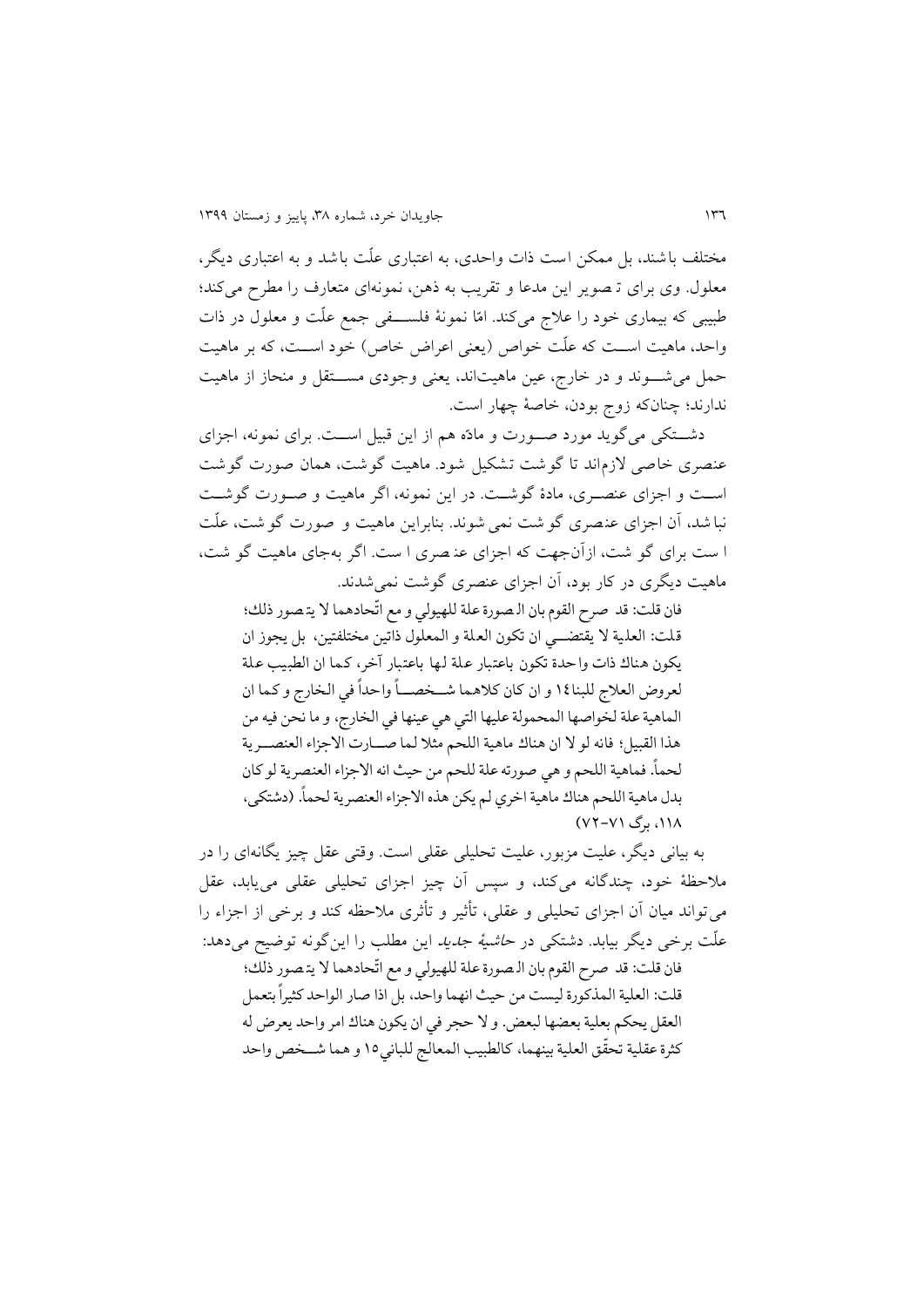في الخارج. و كالماهية التي هي علة عوارضــها المحمولة عليه مواطاة و هي عينها فی الخارج. (دشتکی، ۴۷۳، برگ ۱۲۸)

**اشكال دوم: نادرست بودن اتّحاد در مركّب مختلفاالجزاء** دشـــتكي اشـــكال ديگرى را نيز بر نظريّۀ تركيب اتّحادى مطرح ميكند و بدان پاســـخ مي گويد. اشــكال اين اســت: تنها در مركّب متشـــابهالاجزاء مي توان پذيرفت كه مادّه و صورت متحد باشند. ياقوت، مركّبي است كه اجزايش شبیه هماند و ميتوان پذيرفت كه امر واحد بالفعلي وجود دارد كه از منظري مادّه ا ست و از منظري صورت. امّا در مورد مركّب مختلفا جزاء، مانند اسرب، نميتوان اتّحاد مادّه و صرورت را پذيرفت؛ زيرا در ا سب، اجزايي با حقیقت هاي مختلف فعلیّت دارند، مانند ا ستخوان، گو شت و ع صب. چگونه ميتوان پذيرفت كه اين اجزاي داراي حقايق مختلف، عین صررورت اسررب و با هم متحد باشند؟

فان قلت: كون الـمادة و الصـــورة ذاتا واحدة علي ما ذكرت، انـما يتم في المركب ۔<br>ا  $\ddot{\phantom{0}}$ المتشابه الاجزاء كالياقوت، اذ هناك امر واحد بالفعل، فجاز ان يكون مادة و صورة باعتبارين. و امّا المركّب الغير المتشـــابه الاجزاء كالفرس، فلايتصـــور فيه ذلك اذ هناك امور متعددة مختلفة الحقيقة، كالعظم و اللحم و العصـب. فكيف يكون هذه الامور المختلفة الحقيقة عين الصورة الفرسـية و هو امر واحد؟ (همو، ١١٨، برگ 02؛ هقي، ،304 لرگ 121(

پاسخ دشتكي آن است كه میان ياقوت و اسب از منظر تركیب اتّحادي میان اجزاء و كل، و میان مادّه و صورت، تفاوتي نیست. اسب نیز امر واحد طبیعي است و هیچ كثرت بالفعلي در آن تحقّق ندارد. جزئي مانند گو شت، در واقع موجود واحد م ستقلي نی ست، بل جزئي از موجود واحد طبیعي اسرررت، چنان كه اجزاي ياقوت نسررربت به ياقوت چنیناند، و متشـابه يا متفاوت بودن حقیقت اجزاء تفاوتي ايجاد نمي كند. همۀ اجزايي مانند گوشت و استخوان و عصب، در مقايسه با صورت اسب، اموري مبهم الوجودند و وقتي صرورت اسرب حادث شرد، اين مجموع، عین اسرب ميشروند، چنانكه در مورد اجزاي ياقوت و صورت ياقوت چنین ا ست. بنا بر نظريّۀ تركیب اتّحادي، اجزاي ا سب با صورت اسب متحدند و تنها تغاير تحلیلي دارند. اجزاي اسب، تنها اجزاي تحلیلي اند نه اجزاي واقعي بالفعل و مســــتقل از هم. بنابراين تفاوت ميان اجزاي ياقوت و اجزاي ا سب تنها در اين ا ست كه اجزاي تحلیلي مفروض در ياقوت، با هم شبیه اند و اجزاي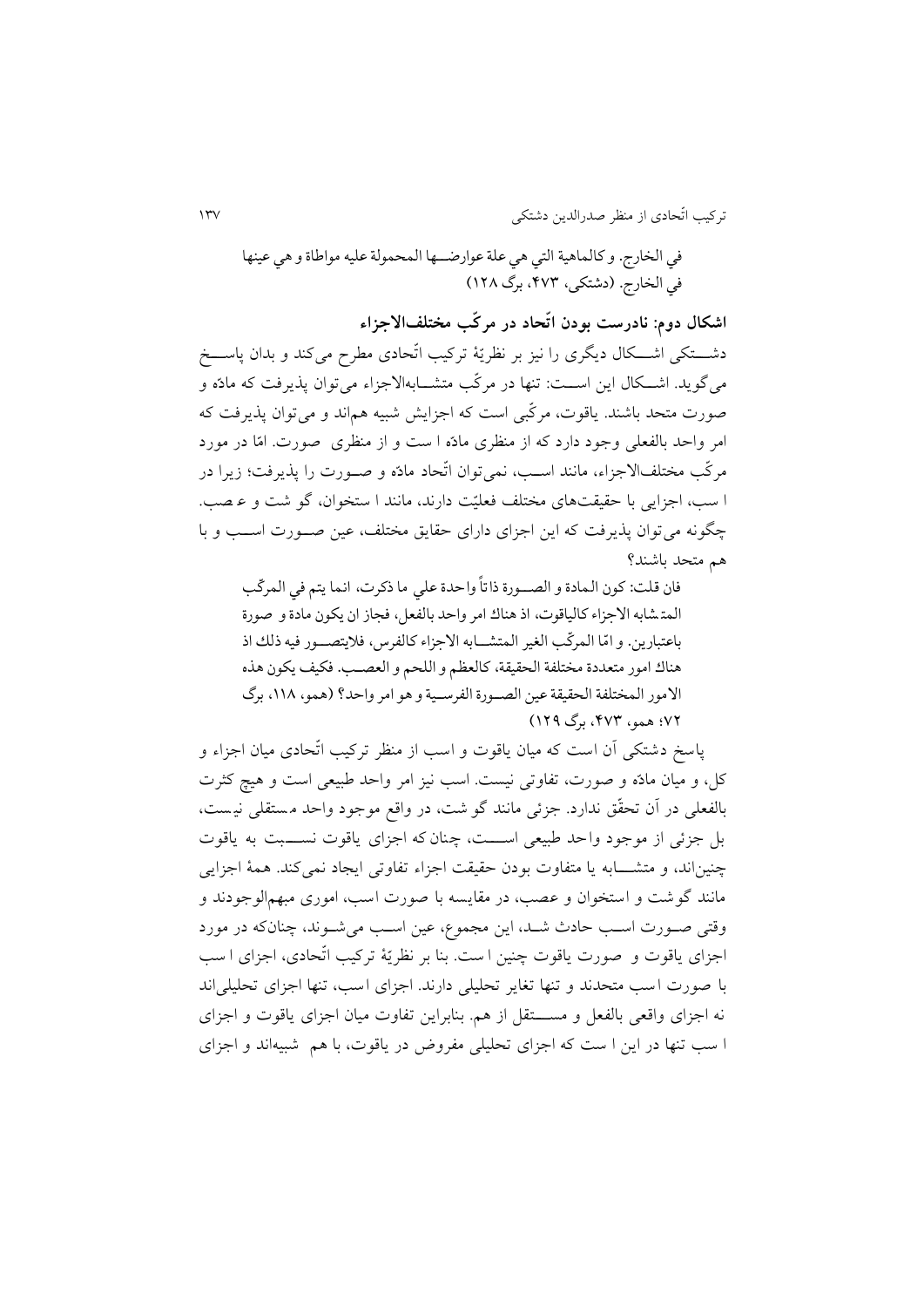تحلیلي مفروض در اســـب، با هم متفاوت اند. البته لازمۀ اين نكته، بالفعل بودن اجزاي مركّبي مانند اسب نیست. جميع هذه الامور مادة الفرس و هو مبهم بالقياس الى الصـورة الفرسـية، حتى اذا حدثت الصـورة المذكورة صـار هذا المجموع عين الفرس كما اذا حدثت الصـورة الياقوتية صـارت الاجزاء العنصـرية عين الياقوت و كما ان كل فرد من افراد الياقوت امر واحد طبيعي بالفعل، و ليس له جزء فعلى بل ربما يفرض فيه اجزاء فيكون له اجزاء تحليلية كذلك كل فرد من افراد الفرس امر واحد طبيعي بالفعل ليس له جزء فعلي و الامور المذكورة اجزاء فرضــية تحليلية له مثلاً ليس لحم الفرس موجوداً ۔<br>ا واحدا بالفعل في نفس الأمر بل هو بعض من موجود واحد طبيعي في نفس الأمر ۔<br>ا هو الفرس و كذا حكم سـائر اجزائه. فيكون اجزاء كل منهما فرضـية تحليلية. غاية الامر ان الاجزاء التحليلية المفرو ضة في الياقوت حقيقة واحدة و الاجزاء التحليلية المفروضـة في الفرس حقائق مختلفة و لا يلزم من هذا كون الاجزاء فعلية. (همو، ،111 لرگ 04-02؛ هقي، ،304 لرگ 121(

**اشكال سوم: ناسازگاري وجود بالفعل اجزاءبا اتّحاد** جال الدين دواني شبیه ا شكا با را بر ديدگاه د شتكي وارد مي داند. ميگويد: ا سب ، امر واحد طبیعي نیسررت؛ زيرا گوشررت و اسررتخوان و... در اسررب، موجود بالفعل اند و نميشود اين حقیقت را انكار كرد. دشتكي متن بیان دواني را چنین نقل كرده است: ثم قين قيلو كن فر امر ااه طبيعو غير مسم م ف:ن ال ام ا العظم ا غيرهق: ما ا ي م:آ ميجي ت ل:لفعن فو الفر ا انا:ق تلك ما:لرت ا شك ان كن ااه ما ت ك ا جزاآ ااه ل:ليه ت الش رية فياين لام الفر ميجي ا ل:لفعن ااه ا فو نفس ا مر. )هقي، ،304 لرگ 141( ا ستد دواني را مي توان اينگونه ص ورتبندي كرد: )برخي از مقدمات ا ستد را براي تكمیل استد افزودهايم و در متن نقل شده از دواني به اين شكل وجود ندارند( 2( هر يك از اجزاي اسب، در نفسا مر وحدت شخصي دارد؛ 1( هر آن ه در نفسا مر وحدت شخصي دارد، در نفسا مر موجود بالفعل يگانهاي است؛ 8( پس هر جزء اسب، در نفسا مر موجود بالفعل يگانهاي است؛ 1( پس اجزاي اسب، تكثر بالفعل واقعي دارند؛ نتیجه( مادّه و صورت اسب، تركیب اتّحادي ندارند و اسب امر واحد طبیعي نیست. د شتكي در پا سخ مي گويد اينكه ا سب يك شخص واحد طبیعي ا ست، نه صناعي، امري رو شن ا ست و ان كارش قابل اعتنا نی ست. بنابراين بايد بر ا ساس وحدت ا سب،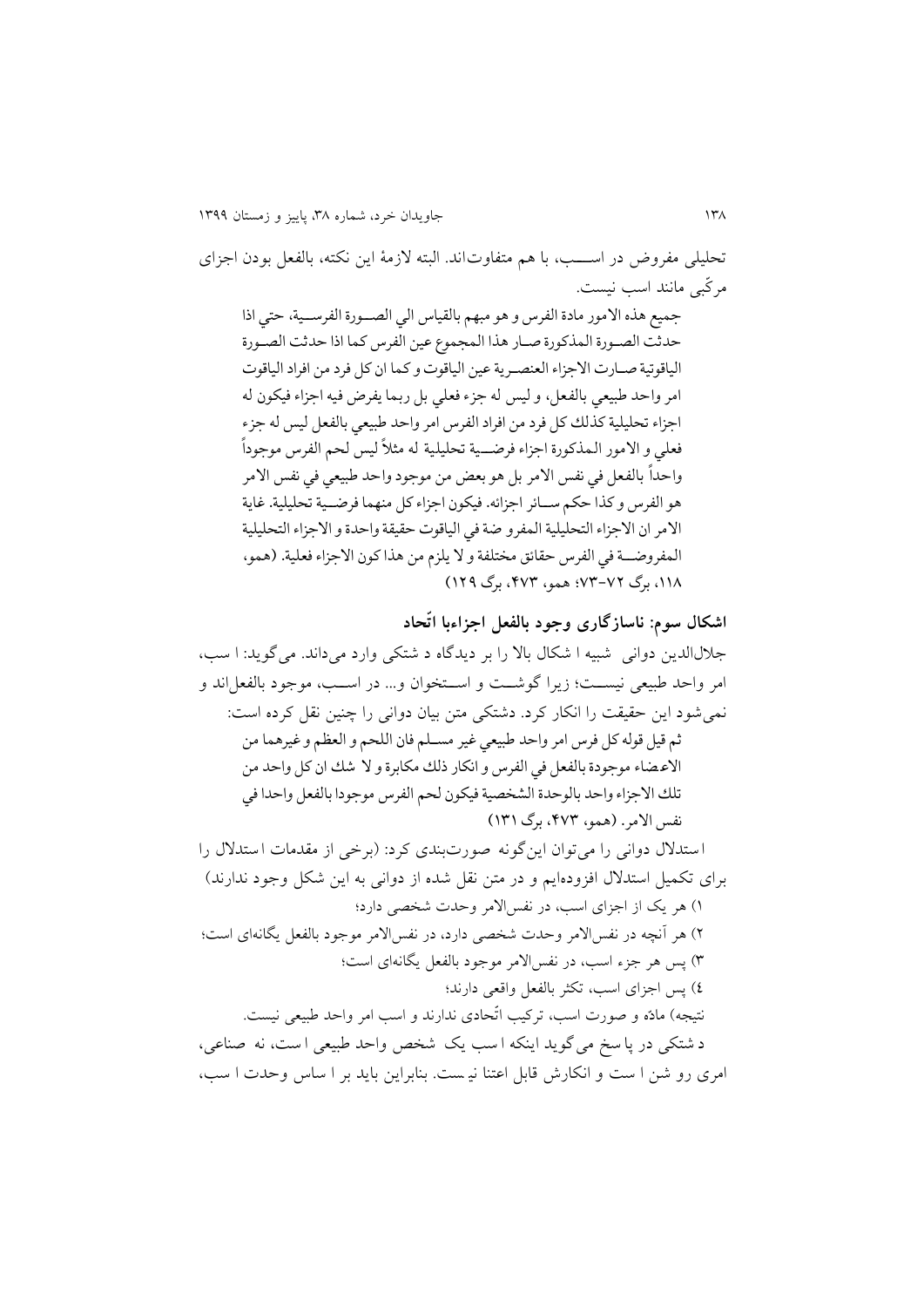كثرت اجزايش را برر سي و تحليل كرد. اكنون پر سش اين است: آيا مي شود اسب، كه مركّب است، شخص يگانۀ بالفعلي باشد، و اجزايش نیز تكثر بالفعل داشته باشند؟ پیشتر بیان كرديم كه اگر مركّب، وحدتي نداشته باشد، موجودي افزون بر اجزايش نیست و در اين صرورت، تركیب حقیقي حاصرل نیامده اسرت. بنابراين با فرض اينكه اسرب مركّب واحدي است، و موجودي است غیر از اجزايش، بايد بررسي كرد كه آيا كثرت اجزاء و وحدت مركّب با هم قابل اجتماعاند يا خیر. چنانكه گذشرت، دشرتكي بر آن اسرت كه نميشود مركّب واحد شخصي بالفعل، اجزاي كثیر بالفعل داشته باشد.

فرض اصلي دواني اين است كه هر يك از اجزاي اسب، مانند گوشت و استخوان، موجود بالفعلاند. دشتكي در نقد سخن وي ميگويد:

قوله فان اللحم و العظم و غيرهما من الاعضاء موجودة بالفعل، ان اراد أنها موجودة في الخارج فلا شك في ذلك لكن لا يلزم من كون لحم الفرس موجوداً في الخارج ۔<br>ا ان يكون امراً واحداً برأســـه لجواز ان يكون بعضـــاً من امر واحد حقيقي كنصـــف Í المتصل الواحد. (همان)

دشــتكي اظهار ميكند كه اگر مراد ناقد آن اســت كه اين اجزاء در خارج موجودند، بدون ترديد چنین است. امّا بايد توجه كرد كه موجود در خارج بودن، بر دو گونه است: موجود بودن مستقل، و موجود بودن غیرمستقل و بهصورت جزء امر واحد حقیقي. براي نمونه، نیمۀ يك خط مت صل واحد، در خارج موجود ا ست، امّا بهگونۀ م ستقل و جدا از خط، موجود نیست و اساساً نمي تواند چنین باشد؛ زيرا اگر نیمۀ مفروض بهطور مس تقل موجود بود، او ً خط مزبور موجود نبود و ثانیاً نیمۀ مفروض، بهصررورت نیمۀ يك خط موجود نبود. به بیان ديگر، اگر جزء، م ستقل از مركّب موجود با شد، ديگر ن سبت جزء بودن را با مركّب نخواهد داشـــت. بنابراين دو ويژگي «جزء بودن» و «موجود مســـتقل بودن» ناســـازگارند و در يک موجود حقيقي با هم جمع نمي شـــوند. پس ديدگاه دواني نمي تواند صحیح باشد.

### **پیشینهاي در بیان بهمنیار**

در خلال بیان نظر خویش و پاسخ به اشكالات مطرح شده، صدرالدین دشتكي عباراتي از بهمنیار را براي تأيید ديدگاهش نقل كرده است: انا نري جســما مركّبة من العناصــر و الاخلاط يحس و يتحرك بالارادة و يغتذي و 。<br>Í ž ينمو و يطلب بدل ما يتحلل منها فيجب ان يكون اولا لهذه الاجســام خصــوصــية جسمية ليست لاجزائها فان ما ليس له خصوصية جسمية لم يصدر عنه فعل خاص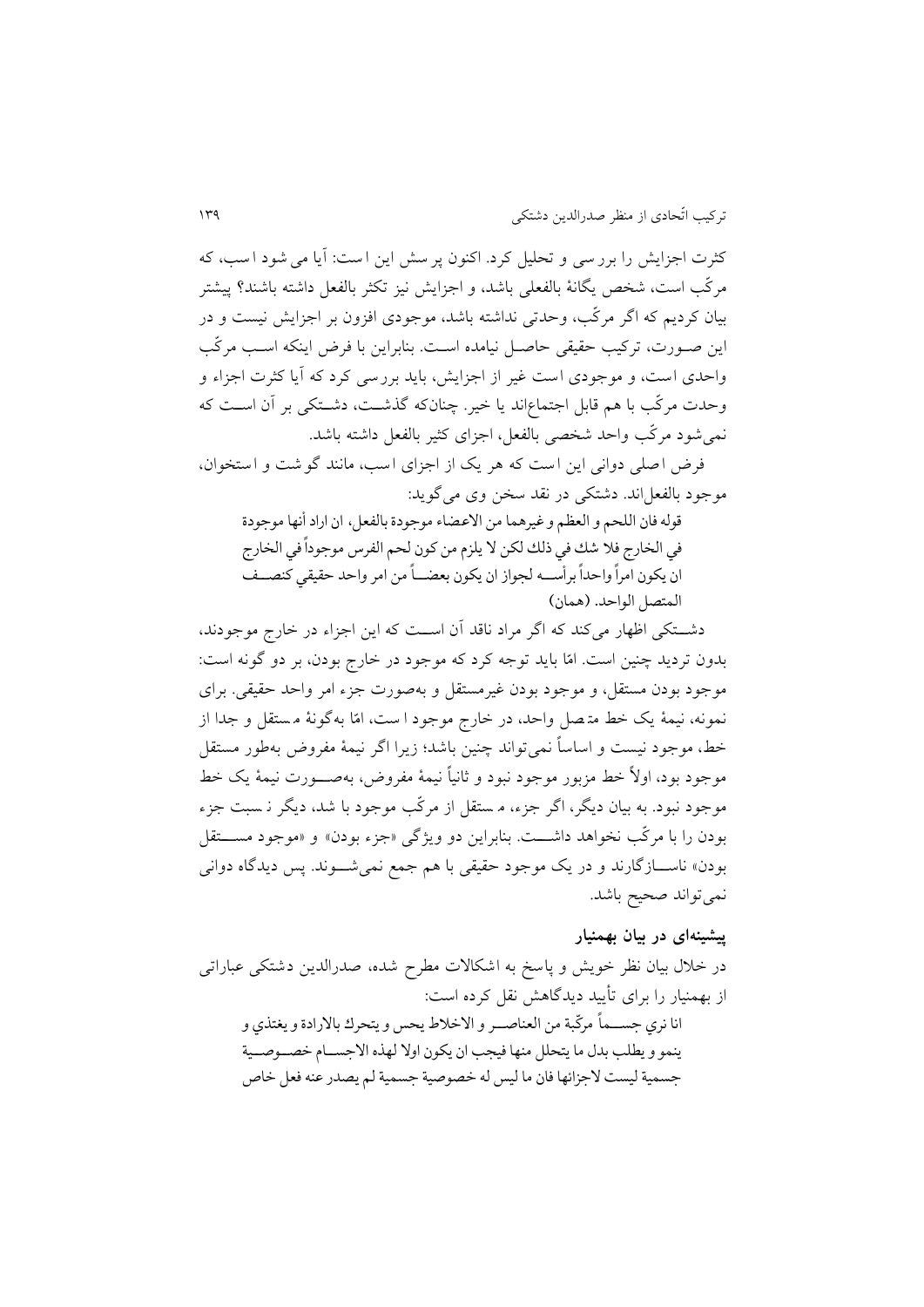و النمو و الاغتذاء و طلب بدل ما يتحلل يختص بهذا الجسم من حيث هو هذا الجسم، فانه ليس لكل واحد من اخلاطه و اجزائه العنصـرية نمو و لا تحلل و لا اغتذاء كما ليس لكل واحد من اجزاء العين ابصار بل الابصار للعين بما هو عين و النمو للبدن بما هو بدن. فتبين ان للحيوانات و النباتات خصوصية اجسام ليس لكل واحد من اجزائها. فوجود الاجزاء فيها اذن بالقوة لان كل ما يكون وحدته بالفعل فالاجزاء فيه بالقوة. (دشتكي، ١١٨، برگ ٧٣؛ همو، ٤٧٣، برگ ١٢٩).11

بهمنیار ميگويد حیوان جسرمي اسرت مركّب از عناصرر و اخالط، كه افعا حیاتي، مانند حس و حركت ارادي و ر شد و تغذيه از آن سر مي زند. امّا اين افعال، ويژگي كل و مركّب اند نه ويژگي هر يک از اجزا. براي نمونه، اســـب اســـت كه حس مي كند، نه استخوان يا مغز آن؛ چنانكه چشم نیز مركّب از اجزايي است، امّا ديدن، كار چشم است نه كار هر يك يا برخي از اجزايش. بنابراين حيوان، كه چيزي مركّب است، خصوصياتي دارد كه هیچ یک از اجزایش آن خـ صو صیات را ندارند. پس حیوان چیزی ا ست غیر از اجزايش. در آخر عبارت، بهمنیار نكتهاي را بیان كرده اسرت كه كامالً با ديدگاه برگزيدة د شتكي هماهنگ ا ست. وي مي گويد اجزاء در حیوان، بالقوهاند. سپس قاعده اي كلي را بیان مي كند: هر مركّبي كه وحدتش بالفعل باشرررد، اجزايش در آن به صرررورت بالقوه موجودند. در ادامۀ عبارت مزبور، بهمنیار جملهاي دارد و مثالي را براي اين قاعده مطر ميكند كه د شتكي آن را نقل نكرده ا ست. مي گويد: عدد ده، بالفعل ا ست و آحادش در آن بالقوه يافت مي شوند (بهمنيار، ١٣٧٥، ص٢٢٥). عدد ده، يك عدد ده است. از سوي ديگر، ده مت شكل از يك ها ست. امّا اگر يكهاي ت شكیل دهندة عدد ده، هر يك بالفعل موجود بودند، ده تا يك موجود بود نه يك ده. اگر بخواهيم بيان دشــتكي را با اين مثال تطبیق كنیم، بايد بگويیم يك، دو گونه ميتواند موجود باشرد: به صرورت مسرتقل، و به صررورت نامسررتقل و بالقوه و جزء عددي ديگر. ميتوان گفت در بیان بهمنیار، دو مدعا وجود دارد:

الف) مر كّب، امرى اســــت وراي اجزائش؛ ب) اجزاء در مر كّب، به گو نۀ بالقوه موجودند.

استد بهمنیار را بر هر يك از اين دو مدعا ميتوان اينگونه صورتبندي كرد: استد بر مدعاي الف: 2( فرض: A موجودي مركّب و متشكل از b و c است؛ 1( فرض: تفاوت در آثار و خصوصیات، نشانۀ تمايز وجودي است؛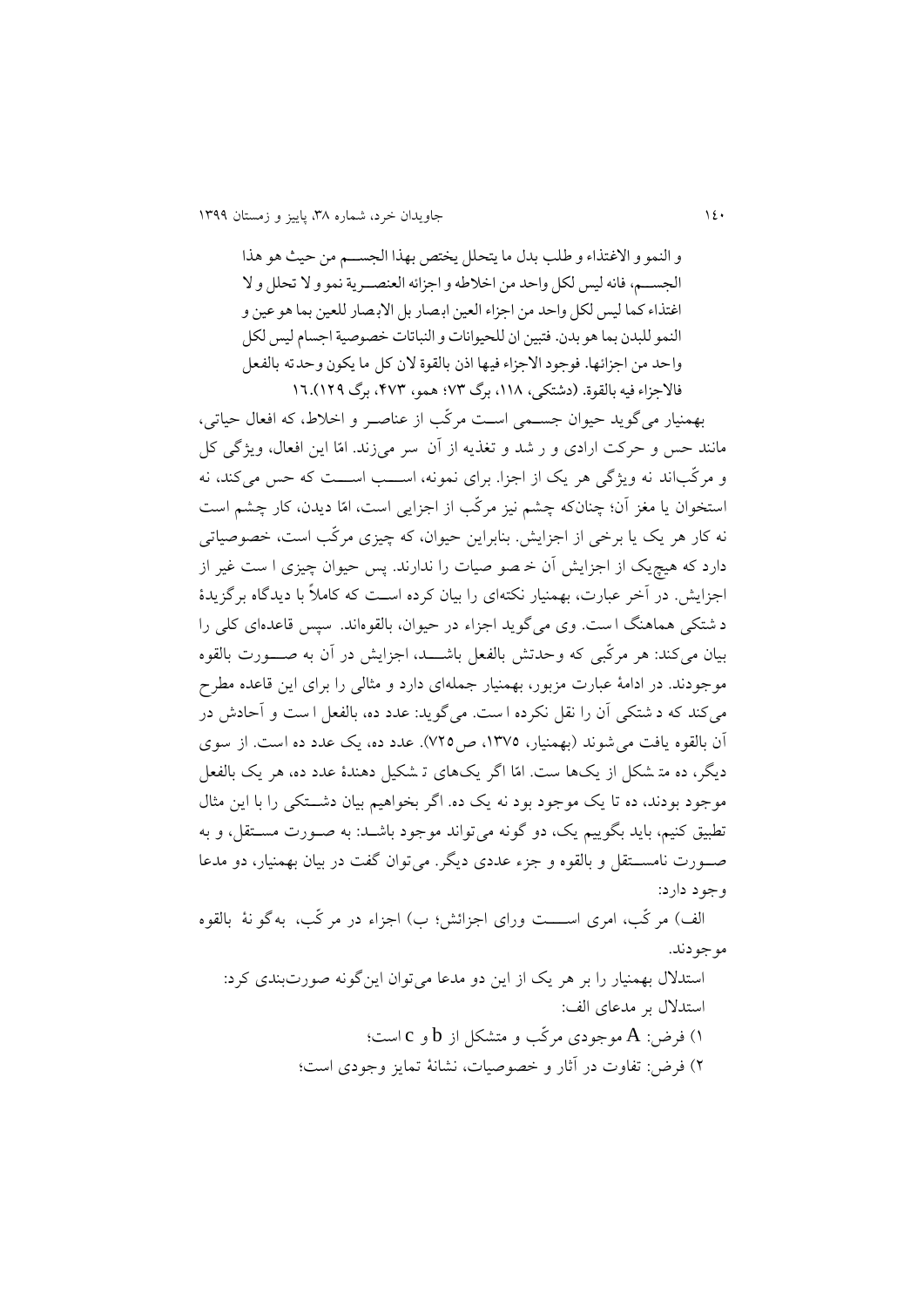8( A آثار و خصوصیاتي دارد غیر از آثار و خصوصیات هر يك از b و c؛ 1( پس A موجودي است بالفعل و غیر از هر يك از b و c. استد بر مدعاي ب: 2( فرض: A موجودي مركّب و متشكل از b و c است؛ 1( فرض )نتیجۀ استد قبل(: A موجودي است بالفعل و غیر از هر يك از b و c؛ 8( وحدت مساوق وجود است )قاعدة تساوق وجود و وحدت(؛ 1( پس A واحد بالفعل است؛ 1( از تركیب چند امر واحد و موجود بالفعل، امر واحد بالفعلي تشكیل نميشود؛ نتیجه( b، c و d، كه اجزاي A هستند، موجوداتي بالفعل نیستند. اسررتد بر )1(: )اين اسررتد در كالم بهمنیار نیامده اسررت. چنان كه اندكي بعد آوردهايم، دشتكي در حاشیۀ جديد، نظیر آن را اقامه كرده است.( i. A مركّب حقیقي است و متشكل است از b و c؛ ii. پس A امر واحد بالفعل است؛ iii. b و c اجزاي بالفعل A هسررتند؛ يعني A موجود اسررت و b و c در حاليكه جزء A هستند، موجودند؛ iv. فرض: هر يك از b و c موجوداتي بالفعل و واحد حقیقياند؛ v. پس A همان b به اضافۀ c است؛ vi. b به اضافۀ c امر واحدي نیست )طبق فرض، مجموع دو امر بالفعل است(؛ vii. پس A امر واحدي نیست. )خالف ii)؛ viii. پس يا A مركّب از b و c نیسررت )خالف i )يا b و c واحد بالفعل نیسررتند )خالف فرض(؛ نتیجه: پس فرض نادرست است و b و c واحد بالفعل نیستند. پیش از اين ديديم كه دواني بر دشرتكي خرده گرفته اسرت كه بالقوه بودن اجزاء در مركّب ، پذيرفتني نیسرررت و نمي توان از راه وحدت بالفعل كل و مركّب ، بر بالقوه ب ودن اجزاء اسرررتد كرد؛ زيرا میان وحدت مركّب و وجود بالفعل اجزاء در مركّب، منافاتي

نیست. (بنگرید: د شتكي، ٤٧٣، برگ ١٣١). درحقیقت دواني مقدمۀ (٥) استدلال بالا بر مدعای ب را، كه برای آن اســتدلالي ارائه شــد، نمي $\mu$ يرد. دشــتكي در برابر، ميخواهد همان مقدمه را اثبات كند و نشــــان دهد كه واحد بالفعل بودن مركّب و موجود بالفعل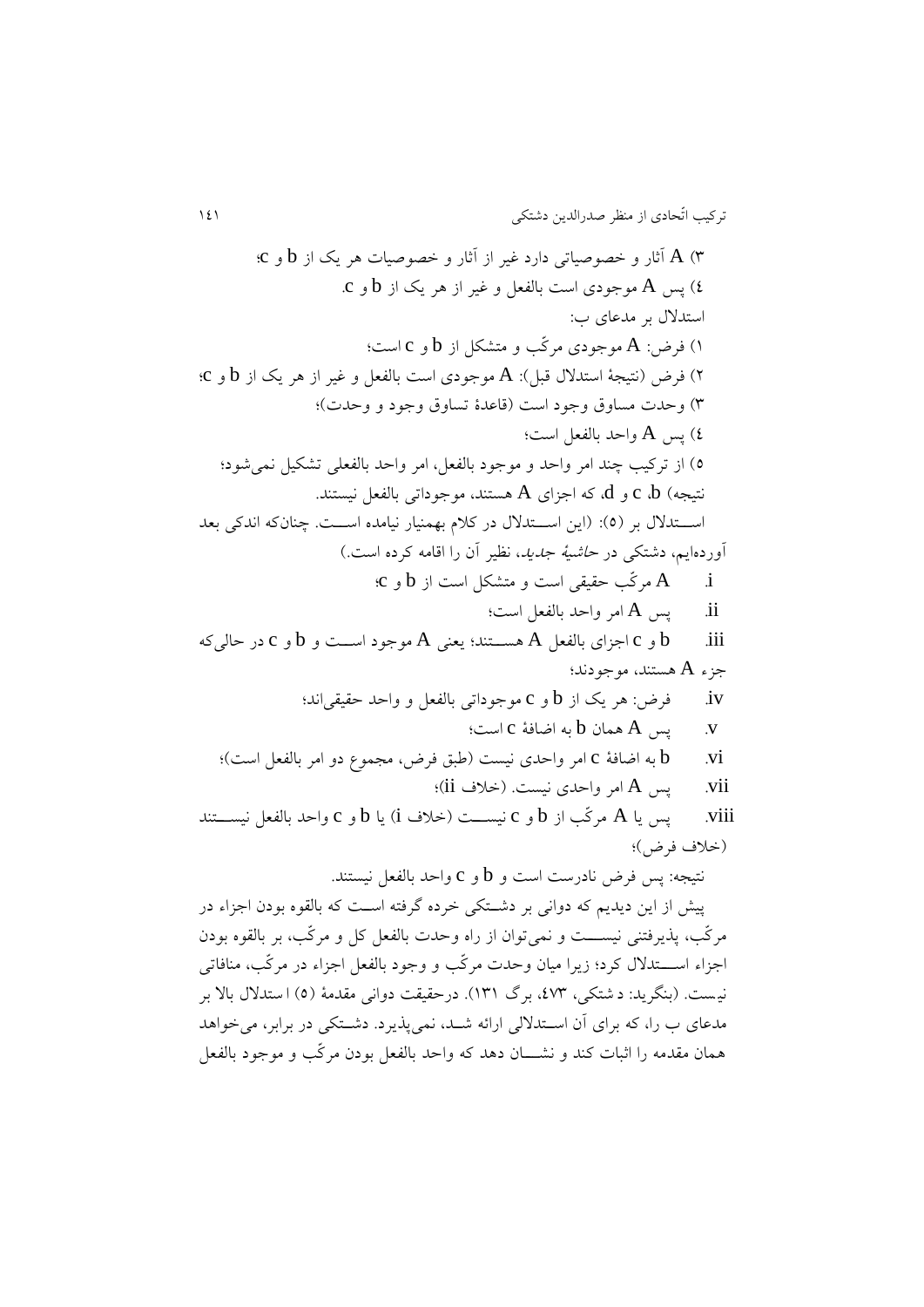بودن اجزا، با هم نا سازگارند. ا ستدلال د شتكي همان ا ستدلالي ا ست كه در بالا براي مقدمۀ 1 صورتبندي شده است. وي در اين باره چنین نگاشته است: لو كانت الاجزاء فيه بالفعل اشـخاصـاً متعددة في الخارج و لا شـك ان ذاته نفس Í هذه الاجزاء لا غير، فلا محالة تكون نفس ذاته اشــخاصــاً متعددة في الخارج لا ۔<br>ا شخص واحد فيه مثلا اذا كانت هناك اربعة اشخاص في الخارج قد تركب منها امر واحد، فذات هذا الامر نفس هذه الامور الاربعة لاغير فلا تكون نفس ذاته و هي هذه الاربعة في الخارج واحدا. (دشتكي، ۴۷۳. برگ ۱۳۱۱–۱۳۲) ۔<br>آ حاصل آنكه بهمنیار اجزاي بدن موجود زنده را موجود بالقوه دانسته است و به طور كلي معتقد است اجزاي هر مركّبي كه وحدت بالفعل داشته باشد، موجود بالقوهاند. براي يادآوري، جمالت آخر عبارات بهمنیار را دوباره از نظر ميگذرانیم:

فتبين ان للحيوانات و النباتات خصــوصــية اجســام ليس لكل واحد من اجزائها. فوجود الاجزاء فيها اذن بالقوة لان كل ما يكون وحدته بالفعل فالاجزاء فيه بالقوة؛ كما أنّ العشـرة بالفعل و يوجد آحادها فيها بالقوّة. (بهمنيار، ١٣٧۵، ص٢٢٥)

امّا آيا مفاد اين عبارت، موافق نظريّۀ تركیب اتّحادي اسررت؟ براي بررسرري، به ادامۀ كالم بهمنیار توجه ميكنیم. بهمنیار مشغو اثبات وجود نفس است و مي گويد افعالي از حیوان و نبات سر مي زنند كه نميتوانند به جسم، ازآن جهت كه جسم است، نسبت داده شوند. بنابراين آن افعال مبدئي دارند كه آن را «نفس» مي ناميم. او سـپس ميگويد ميان نفس و بدن، اتّحاد حقیقی برقرار ا ست نه فر ضي. اين يگانگي، محصول تركيب ا ست، مانند يگانگي حاصل از اجتماع صورت و هیولي؛ بدون اينكه هیچيك از مادّه و صورت از بین بروند )همان، ص111(.

در ادامه، بهمنیار بیاني دارد كه مراد وي را از بالقوه بودن اجزاء در مركّب حقیقي روشـوزتر ميكند. ميگويد نبايد گمان كرد كه تعدادي از اخلاط با هم ممزوج شـدهاند، بهگونهاي كه هر يك از عناصر به صورت جداگانه در آن حضور دارند، و آنگاه نفس در اين ممزوج وجود دارد. اين مخلوط را اگر بتوان »تركیب « نام نهاد، تركیبي غیر حقیقي اســت و نفس موجود در اين ممزوج، عَرَض خواهد بود. (امّا از منظر فیلســوفان، نفس جوهر ا ست.) سخن بهمنیار اين ا ست كه رابطۀ نفس و بدن، اينگونه نيست و اجزاي بدن موجود زنده نیز با هم تركیب ميشرروند و نوعي تازه را پديد ميآورند، كه جوهري جديد و داراي آثاري تازه است. مبدأ اين آثار تازه را »نفس« مينامند. نفس با بدن متحد اسرت. بنابراين مراد از بالقوه بودن اجزاء در مركّب حقیقي، اين نیسرت كه اجزاء از بین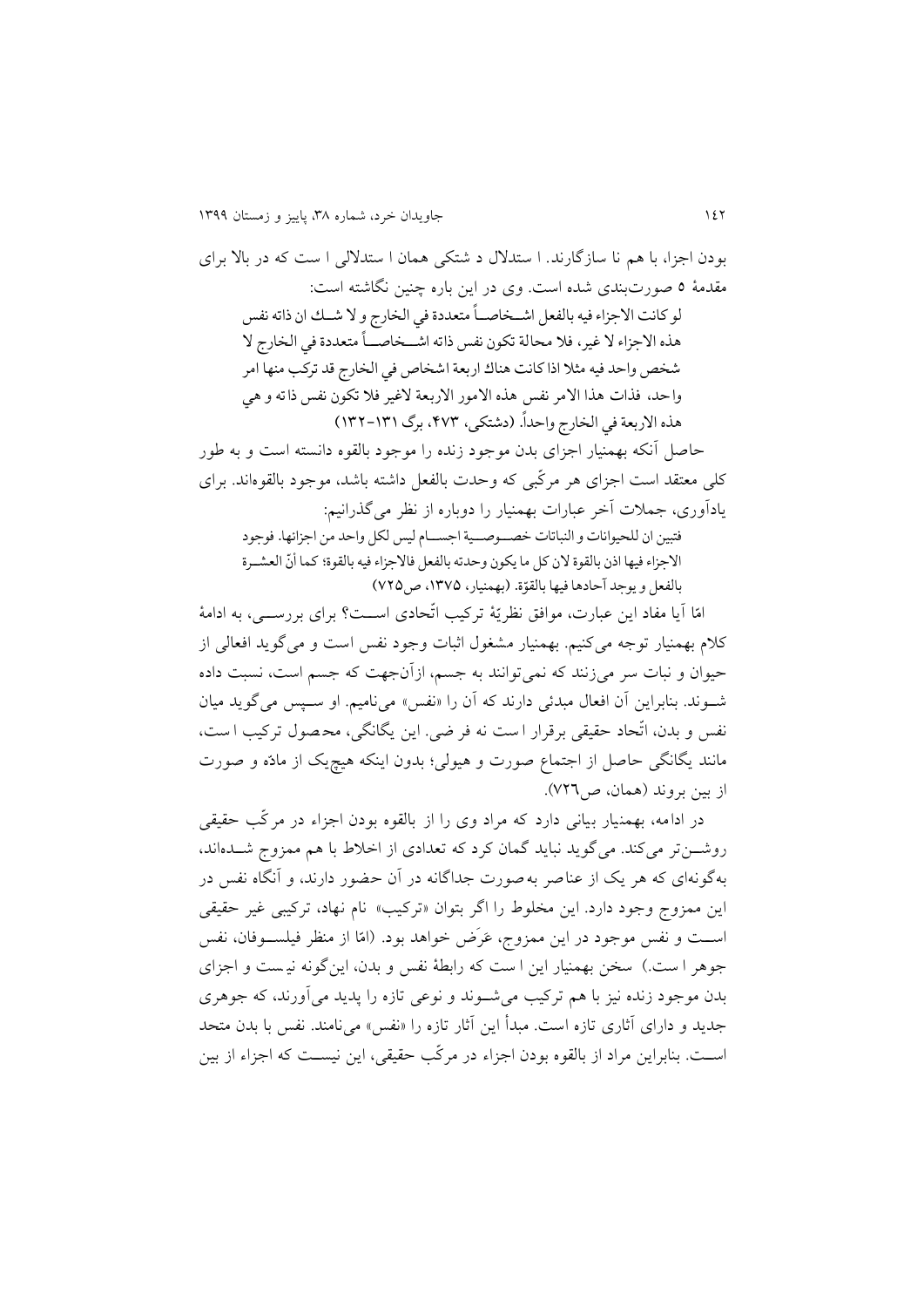ميروند و امر تازهاي حادث مي شود. اجزاء در ضمن مركّب موجودند، امّا آن آثاري را كه پیش از تركیب، هر یك به تنهایی داشــــتند، دیگر ندارند. به بیان دیگر، اجزاء با هم هويت يگانهاي يافتهاند و از آنها، اثر يگانۀ تازهاي سر ميزند. بهمنیار براي بیان اين نكته ميگويد اجزاء در مركّب واحد، بالقوه اند. بر اين اسررراس، حتي نميتوان گفت نفس نسبتي ميان اجزاي بدن است (نسبت، عرض است ولي نفس جوهر است)؛ زيرا نسبت بالفعل، ميان اجزاي بالفعل تحقّق دارد و در تركيب حقيقي، اجزاي بالفعل و كثرت طبیعي وجود ندارد. در نهايت مي توان گفت اجزاي مر كّب حقیقي واحد، اگر كثرتي دارند، كثرتشان بالعرض است و درنتیجه، نسبت میان اين اجزاي متكثر بالعرض، از نوع نســبت بالعرض خواهد بود. (بنگريد: بهمنيار، ١٣٧٥، ص٧٢٦–٧٢٨). نكتۀ جالبتر اين اســت كه وي تعبیري مشـــابه اصـــطلاح تركیب اتّحادي، يعني «اتّحاد تركیب» (در برابر تركیب اتصالی و ديگر انواع تركیب) را نیز به كار برده است.

فقد بان أنّ لهذه الحيوانات و النباتات خصوصيّة جسميّة. و هذه الأفعال ليست تصدر عن ֦֧ : جسم بما هو جسم مطلقا فيجب أن يكون بسـبب آخر؛ و ذلك السّـبب هو المبدأ الّذي -<br>T ֦֧ׅ֜ .<br>نسمّيه نفساً و بينه و بين البدن اتّحاد حقيقيّ نوعيّ لا فرصيّ. و لست أعنى بالاتّحاد اتّحاد ູ້ í<br>∫ ֦֧֦֧֦֧֦֧֦֧֦֧֦֧֦֧֦֧֦֧֦֧֦֧֦֧֦֧<br>֧֧֧֧֧֝֓֝֓֝֝  $\frac{1}{2}$ اتّصال، بل اتّحاداً على وجه آخر، بل اتّحاد تركيب كالوحدة الموجودة من اجتماع الصّورة ֦֦֧֦֧֦֧֦֧֦֧֦֧֦֧֦֧֦֧֦֧֦֧֦֧֦֧֦֧֟֟֟֟֓֟֓֟֓֕֝ ֦֦֧֦֧֦֧֦֧֦֧֦֧֦֧֦֧֦֧֦֧֦֧֦֧֦֧֦֧֟֟֟֟֓֟֓֟֓֕֝ ا أ  $\overline{\phantom{a}}$ و الهيولي من غير فساد أحدهما (همان، ص2٢٢).

به نظر مير سد مي توان گفت بهمنیار همان ايدهاي را بیان كرده ا ست كه د شتكي در نظريّۀ تركیب اتّحادي در پي آن است. بر اساس اين عبارات و تفسیري كه از آن به نظر می رسـد، می توان گفت كه *ايدهٔ تركيب اتّحادي* را پيش از دشــتكي، بهمنيار مطرح كرده اســـت.''' البته بهمنیار تنها به منحل بودن آثار اجزاء در اثر مركّب اشـــاره كرده و به نظر نميرسد كه از عبارات او بتوان ديدگاهي را دربارة نحوة وجود اجزاء در مركّب و رابطۀ وجودي اجزاء با مركّب ا ستنباط كرد. م شخ صاً نمي توان تو ضیح ي را كه د شتكي براي نحوة تمايز میان اجزاء بر پايۀ امكان بقاي يكي بدون ديگري بیان كرده است يا تبییني را كه او براى علیت میان اجزاء بر پايۀ تحليل عقلي ارائه كرده است، در بيان بهمنيار يافت. ازاين٫و، همچنان درســت به نظر مي٫ســد كه مبدع *نظريۀ تركيب اتّحادي* را دشـــتكي بدانیم.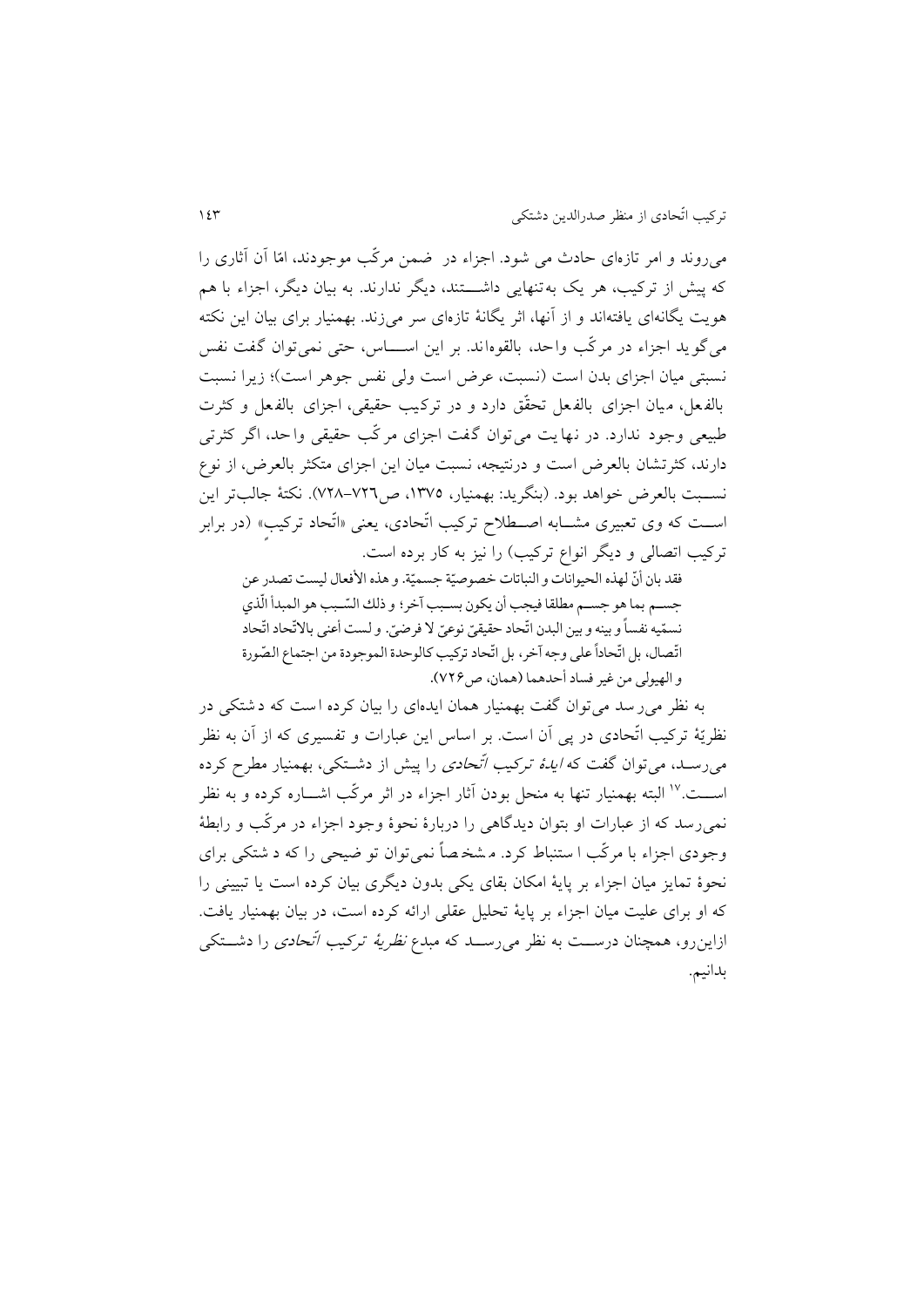#### **جمعبندي**

صـدرالدين دشـتكي تركيب را به انضـمامي و اتّحادي تقسـيم كرده اسـت. در تركيب انضرمامي، اجزاء جدا از هم محققاند و اسراسراً مركّب واحدي غیر از هر يك از اجزاء پديد نیامده اسرت. بنابراين تركیب انضرمامي، تركیب حقیقي نیسرت. محصرو تركیب اتّحادي، امري واحد و متحد با اجزاســـت. اجزاء در مركّب اتّحادي، بالفعل نیســـتند. تركیب مادّه و صررورت و تركیب نفس و بدن، اتّحادي اسررت. دشررتكي دو اسررتد بر نظريّۀ خود از راه بالقوه بودن اجزاء در تركيبات مواليد ســــهگانه و درســـت بودن حمل اجزاء بر مركّب، اقامه كرده ا ست. وي برخي ا شكا ها به نظريهاش را نیز مطر كرده و به آنها پاسخ داده است. اشكال نخست اين است كه عليت صورت براي هیولا، با اتّحاد آن دو سازگار نیست. پاسخ دشتكي اين است كه شيء واحدي به دو اعتبار مي تواند هم علّت باشــد و هم معلول و اين نوع عليت، عليت تحليلي عقلي اســت. اشــكال دوم اين است كه تركیب میان مادّه و صورت را در مركّبهاي مختلفا جزاء نميتوان پذيرفت. دشـــتكي بر آن اســـت كه چنین نیســـت و در هر مركّب حقیقي، اجزاء مبهمالوجود و بالقوهاند، چه متشابهالاجزاء باشد و چه مختلفالاجزاء. دوانی چنین اشكال گرفته است كه اجزاي مركّب را نمي توان غیرخارجي و بالقوه دانست. د شتكي پا سخ گفته ا ست كه اجزاء خارجياند امّا نام ستقل از مركّب. د شتكي عباراتي از بهمنیار را براي تأيید نظريّۀ خود شاهد گرفته است. به نظر مىرسد كه بتوان عبارات بهمنیار را از پیشینههاى نظريّۀ تركیب اتّحادي دانست.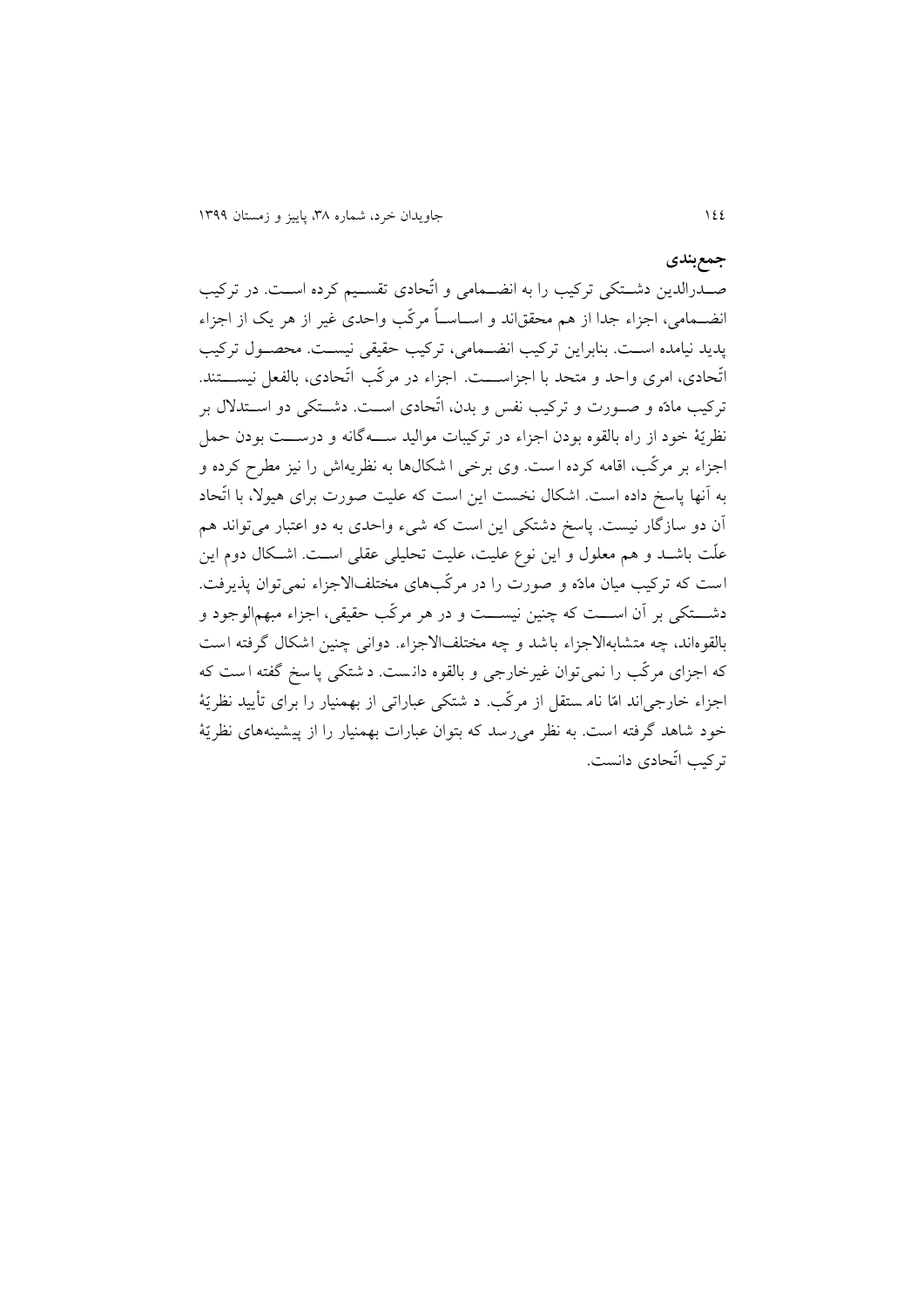#### **پینوشتها**

1. براي نمونه، بنگريد: لاهيجي، ١٤٢٦، ج٢، ص121؛ سبزواري، ١٣٨١، ج٢، ص٣٧١. براي ملاحظۀ نمونهای از بیان ابن سینا دربارهٔ نحوهٔ تركیب و اتحاد ماده و صورت، بنگرید: ابن سینا، ۱٤٠٤، ص۱۳۸ $rr9$ 

.1 صدرالمتألهین شیرازي در كتاب اسفار، ديدگاه دشتكي را دربارة تركیب اتحادي گزارش كرده و آن را پسنديده است. البته وي در مواضعي با دشتكي مخالفت ميكند و ديدگاه خاص خود را بیان ميكند. بنابراين ميتوان گفت مالصدرا نظريۀ دشتكي را مطابق ديدگاه خود تغییر داده و با تبیینهاي خاص خود همراه كرده است. دربارة ديدگاه و نقش مالصدرا در اين بحث، بايد در نوشتاري ديگر سخن گفت. بنگريد: شیرازي، ،2132 ج،1 ص871-131؛ عبوديت، 2818الف، ص.821-112

.8 بنگريد به: دشتكي، ،118 برگ 287؛ شیرازي، ،2132 ج،1 ص.131 البته، چنانكه خواهد آمد، ميتوان عباراتي از بهمنیار را در زمرة پیشینۀ اين تقسیم دانست.

.1 تا جايي كه ميدانیم، پیش از اين، ديدگاه دشتكي در اين باره بر پايۀ متون اصلي وي گزارش و تحلیل نشده است.

.1 بنگريد: ابنسینا، ،2832 ص.811-811

.1 براي مالحظۀ بحثهايي از اين دست، بنگريد: سبزواري، ،2831 ج،1 ص811؛ طباطبايي، ،2113 ج،2 ص،211 مطهري، مجموعه آثار، ج،1 ص111-111؛ همان، ج،1 ص113-111؛ عبوديت، 2818الف،  $V$ ص. ٢٧٧-١٩٠.

.1 فیاض هیجي اين بیان را كه تركیب میان انسان و كاتب، نمونهاي از تركیب اتحادي است، رد و نقد كرده است. بنگريد: لاهيجي، ١٤٢٦، ج١، ص١٧٤.

.3 اين تبیین از راهحل دشتكي را مقايسه كنید با تحلیلي كه عرضه شده است در: عبوديت، 2818الف، ص.131

.1 فرض كنیم در 1t، x موجود است فقط. در 2t، x در حا اتحاد با y موجود است، و اين يعني ممكن است y اساساً در حال اتحاد با x موجود شده باشد، و در t3، يعني هنگامي كه تركيب از بين رفته است، چهار حالت ممكن است 2( x بهتنهايي موجود باقي بماند و y از بین برود، يا 1( y موجود باقي بماند و x معدوم شود، يا 8( هر دوي x و y موجود و باقي بمانند، اما مستقل از يكديگر و 1( هر دوي x و y از بین بروند و مركب نابود شود. مثال حالت اول، همان انسان و نويسندگي است كه دشتكي مطرح كرده است. البته، دشتكي همۀ حالتهاي ممكن را مطر نكرده است. براي سه حالت ديگر نیز ميتوان مثال $\epsilon$ ايي يافت. از باب نمونه، براي حالت دوم ميتوان اين مثال را زد: مقداري فلز مس موجود بود. با اين مقدار از مس، مجسمهاي ساختیم. بنابراين پیشتر، مس موجود بود و مجسمه موجود نبود. سپس مجسمه در حال اتحاد با آن مقدار از مس، موجود شد. سپس مس آن مجسمه را به طلا تبديل كرديم. در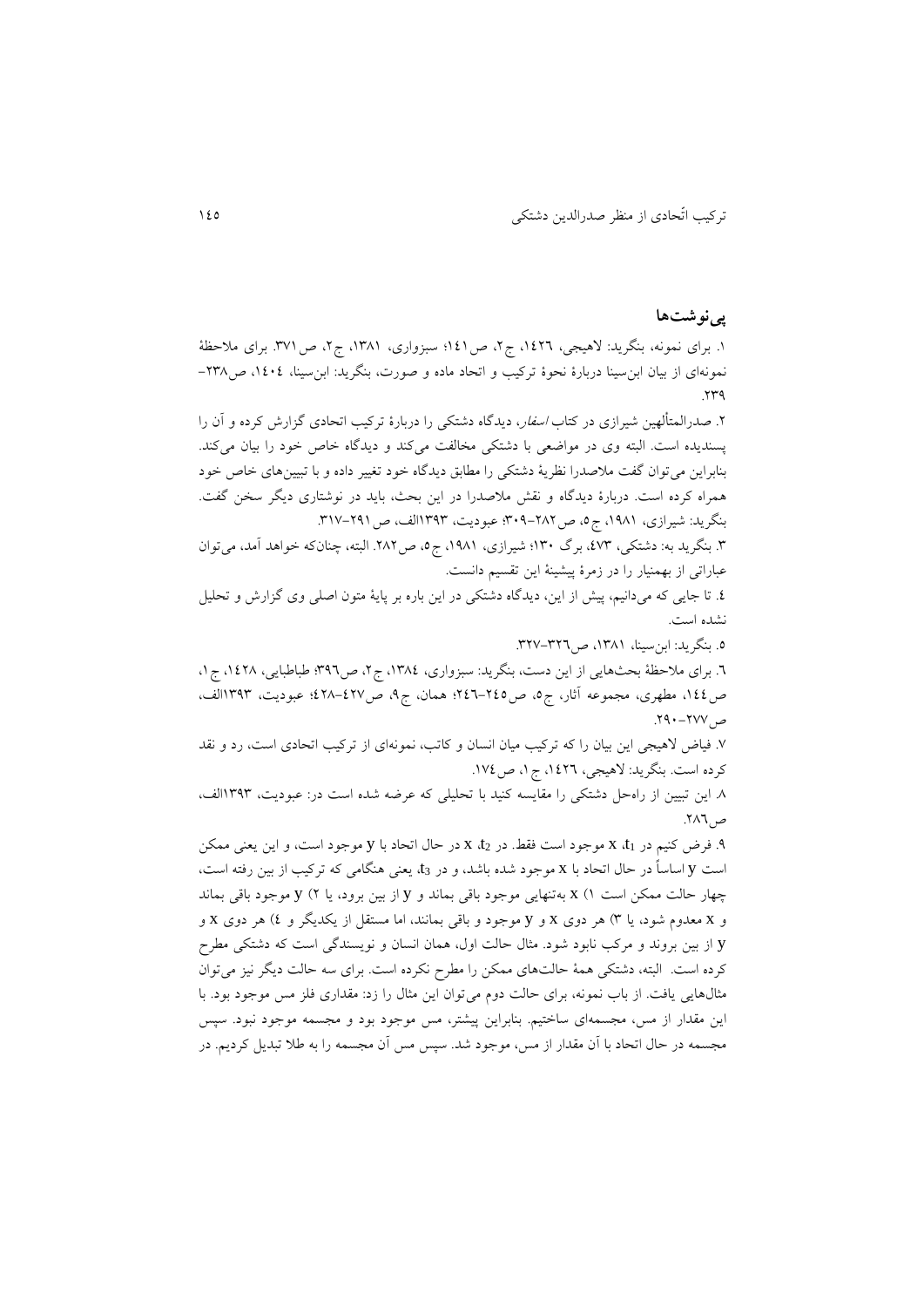اين زمان، مجسمۀ طاليي موجود است، يعني مجسمه موجود است، اما مس ديگر موجود نیست و آن تركیب اتحادي میان مس و مجسمه از بین رفته است. .1. دشتكي در موضعي ديگر از *حاشيۀ قديم* نيز دربارۀ اجزاي تحليلي سخن گفته است. بنگريد: همو، ،1۱۸، برگ ۱۰۲–۱۰۳. .<br>١١. براي ملاحظۀ تبييني از مراد فيلسوفان از حلول و رابطۀ حالّ و محلٍّ، ر.ك: عبوديت، ١٣٩٣ب، ص ١٠٩-١١٥؛ همو، ١٣٩١، ص ١٦-٢٠. .21 توجه داريم كه اين مباحث بر پايۀ طبیعیات قديم مطر شدهاند. ميتوان مثالي متناسب با دانشهاي امروزين نیز مطر كرد و در اصل مسئله تفاوتي حاصل نميآيد. .28 اين استد مبتني است بر نظريۀ خاصي دربارة حمل كه دشتكي مدافع آن است. در اينجا فضاي كافي براي بررسي جزئیات اين نظريۀ حمل نداريم. براي بحثي دربارة نظريۀ حمل دشتكي ببینید: حسیني  $.144\lambda$ .21 در نسخه همینگونه خوانده ميشود و براي نگارندگان معلوم نشد كه صحیحاش چیست يا مراد دشتكي دقیقاً چیست. البته، اين خدشهاي به خوانشي از دشتكي كه در متن آمده است وارد نميكند. .21 در نسخه همینگونه خوانده ميشود. .21 اين متن، با متني كه در التحصیل تصحیح مطهري )ص111( موجود است، اندك تفاوتهايي دارد. .21 البته براي به دست آوردن نظر بهمنیار دربارة گونۀ تركیب میان ماده و صورت و نفس و بدن، بررسيهاي بیشتري با توجه به تمام مباني و عبارات وي زم است. در اينجا تنها به عباراتي پرداختیم كه دشتكي بدان استشهاد كرده است.